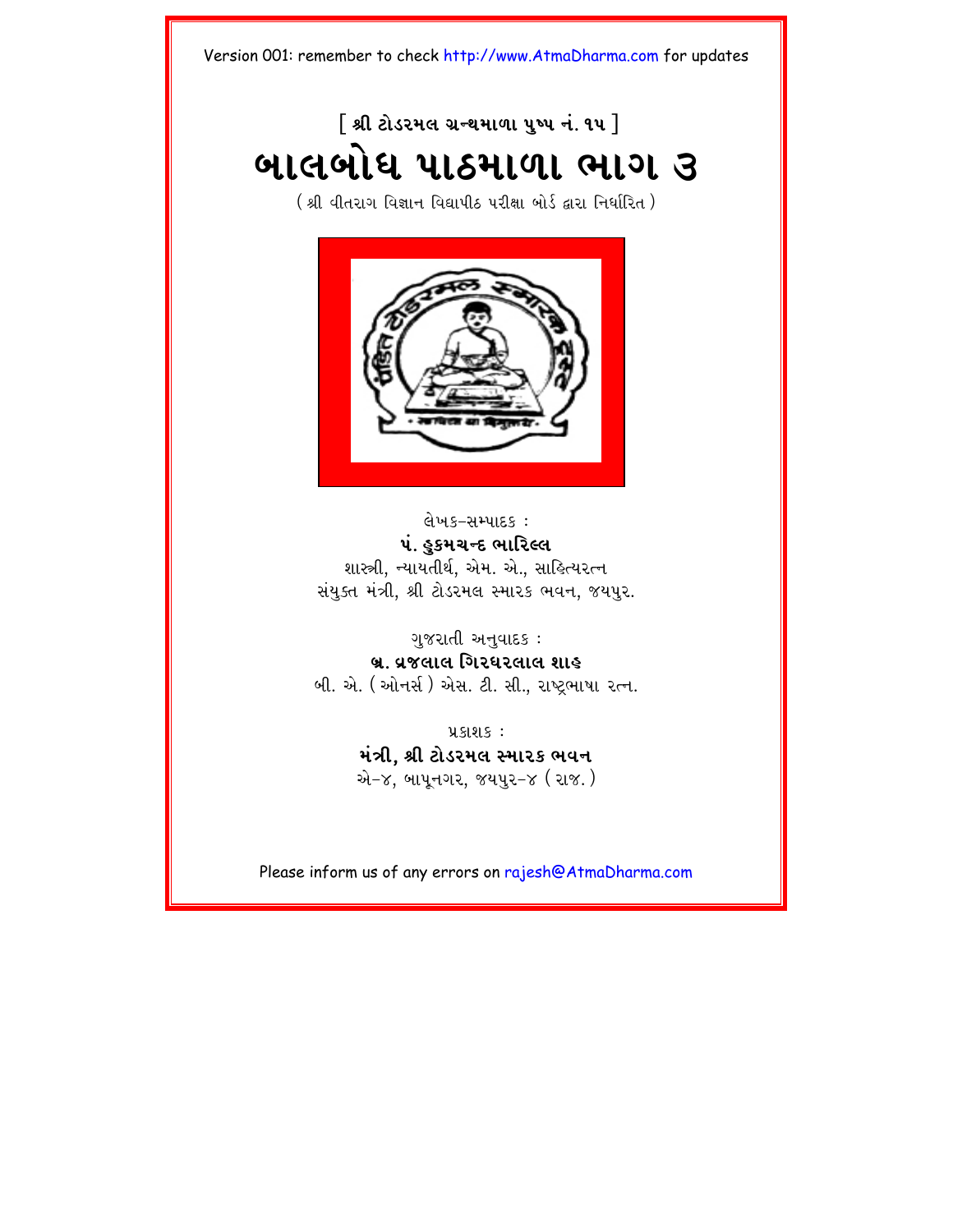#### **[Thanks & Our Reque](mailto:rajesh@AtmaDharma.com)st**

This shastra has been donated to mark the  $15<sup>th</sup>$  svargvaas anniversary (28 September 2004) of our mother, Laxmiben Premchand Shah, by Rajesh and Jyoti Shah, London, who have paid for it to be "electronised" and made available on the Internet.

Our request to you:

1) We have taken great care to ensure this electronic version of BalbodhPathmala - Part 3 is a faithful copy of the paper version. However if you find any errors please inform us on rajesh@AtmaDharma.com so that we can make this beautiful work even more accurate.

2) Keep checking the version number of the on-line shastra so that if corrections have been made you can replace your copy with the corrected one.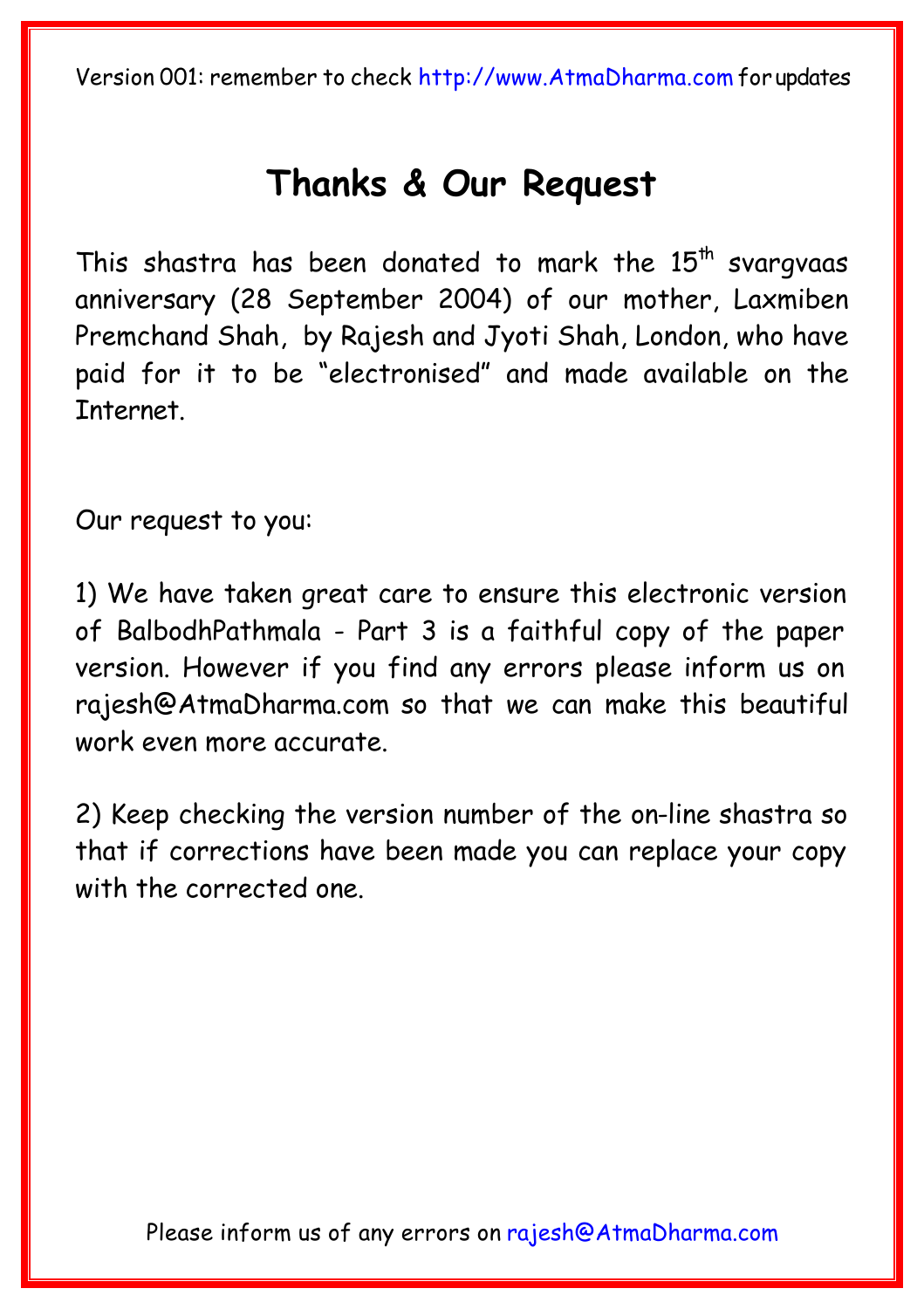| <b>Version History</b> |      |                                                                  |                           |  |  |
|------------------------|------|------------------------------------------------------------------|---------------------------|--|--|
| Version                | Date | Changes                                                          |                           |  |  |
| Number                 |      |                                                                  |                           |  |  |
| 001                    |      | 22 Sept 2004   First electronic version. Error corrections made: |                           |  |  |
|                        |      | Errors in Original Physical                                      | <b>Electronic Version</b> |  |  |
|                        |      | Version                                                          | Corrections               |  |  |
|                        |      | contents table: various                                          | corrected                 |  |  |
|                        |      | chapter titles incorrect                                         |                           |  |  |
|                        |      | Page 4 Line 1: ભાગ                                               | ભાવ                       |  |  |
|                        |      | <b>Page 6, Line 6: પ્રક્ષોધ</b>                                  | પ્રબોધ                    |  |  |
|                        |      | Page 6, Line 8: મઘત્યાગ                                          | મધત્યાગ                   |  |  |
|                        |      | Page 8, Line 1: ણમો અરિહંતાણ                                     | ણમો અરહંતાણ               |  |  |
|                        |      | Page 10, Line 22: હોય                                            | હેય ( છોડવા લાયક )        |  |  |
|                        |      | Page 13, Line 3: ४न                                              | ॐन                        |  |  |
|                        |      | Page 13, Line 15: 47                                             | પુત્રી                    |  |  |
|                        |      | Page 14, Line 20: निभत्ति                                        | નિમિત્ત                   |  |  |
|                        |      | Page 15, Line 8: નિમિત્તિ                                        | નિમિત્ત                   |  |  |
|                        |      | Page 13, Line 13: 8 ज्रिशान                                      | ઈન્દ્રિયજ્ઞાન             |  |  |
|                        |      | Page 16, Line 6: 569                                             | કઠણ                       |  |  |
|                        |      | Page 16, Line 13 : આત્માજ્ઞાન                                    | આત્મજ્ઞાન                 |  |  |
|                        |      | Page 18, Line 2: અક્ષ્ય                                          | અભક્ષ્ય                   |  |  |
|                        |      | Page 25, Line 1: પૌતાની                                          | પોતાની                    |  |  |
|                        |      | Page 27, Line 11: કહેવાનુ                                        | કહેવાયુ                   |  |  |
|                        |      | Page 27, Line 19: નિર્વાણ-ભૂમિ                                   | નિર્વાણ-ભૂમિ              |  |  |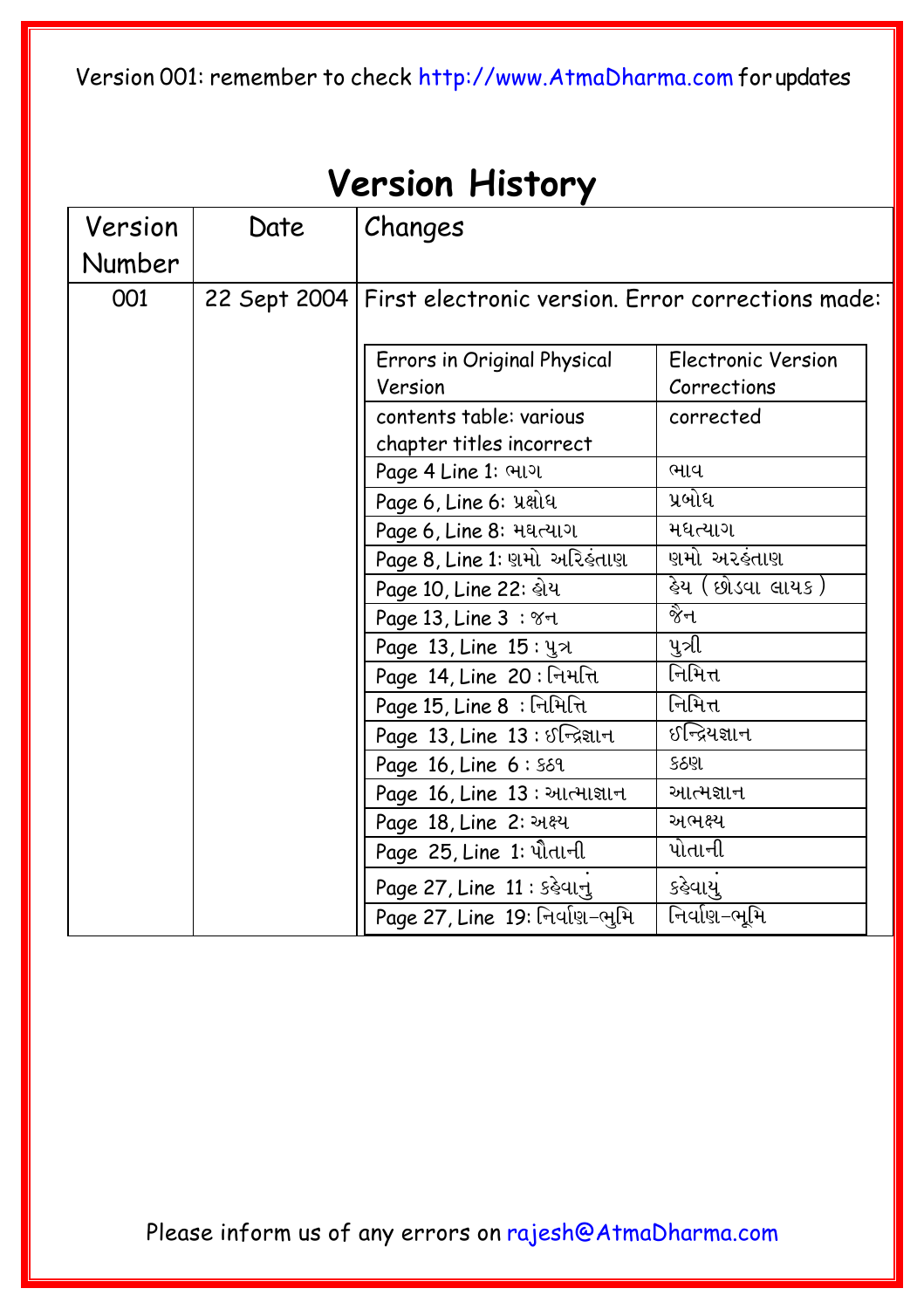$\mathcal{R}$ યર્વાધિકાર સૂર "મૈં જ્ઞાનાનંદ સ્વભાવી હું "

```
પ્રથમ આઠ આવૃત્તિ ( હિન્દી ) : ૬૪,૦૦૦
નવમી આવૃત્તિ (ં ફિન્દી ) : ૧૦,૦૦૦ ( ૧૯૮૩ )
પ્રથમાવૃત્તિ\overline{Q}( ગુજરાતી ) : ૫,૦૦૦ \overline{Q} ૧૯૭૧ )
ક્રિતીયાવૃત્તિ (ગુજરાતી ) : ૫,૦૦૦ (૧૯૭૪ )
તૃતીયાવૃત્તિ ( ગુજરાતી ) : ૩,૦૦૦ ( ૧૯૮૫ )
```

```
મs :મનીષ કલ્યાણભાઇ શ્રોફ
એન. કે. પ્રિન્ટર્સ.
મીરઝાપુર રોડ, દીનબાઈ ટાવર પાસે.
અમદાવાદ.
કોન : ૩૯૩૧૦૪
```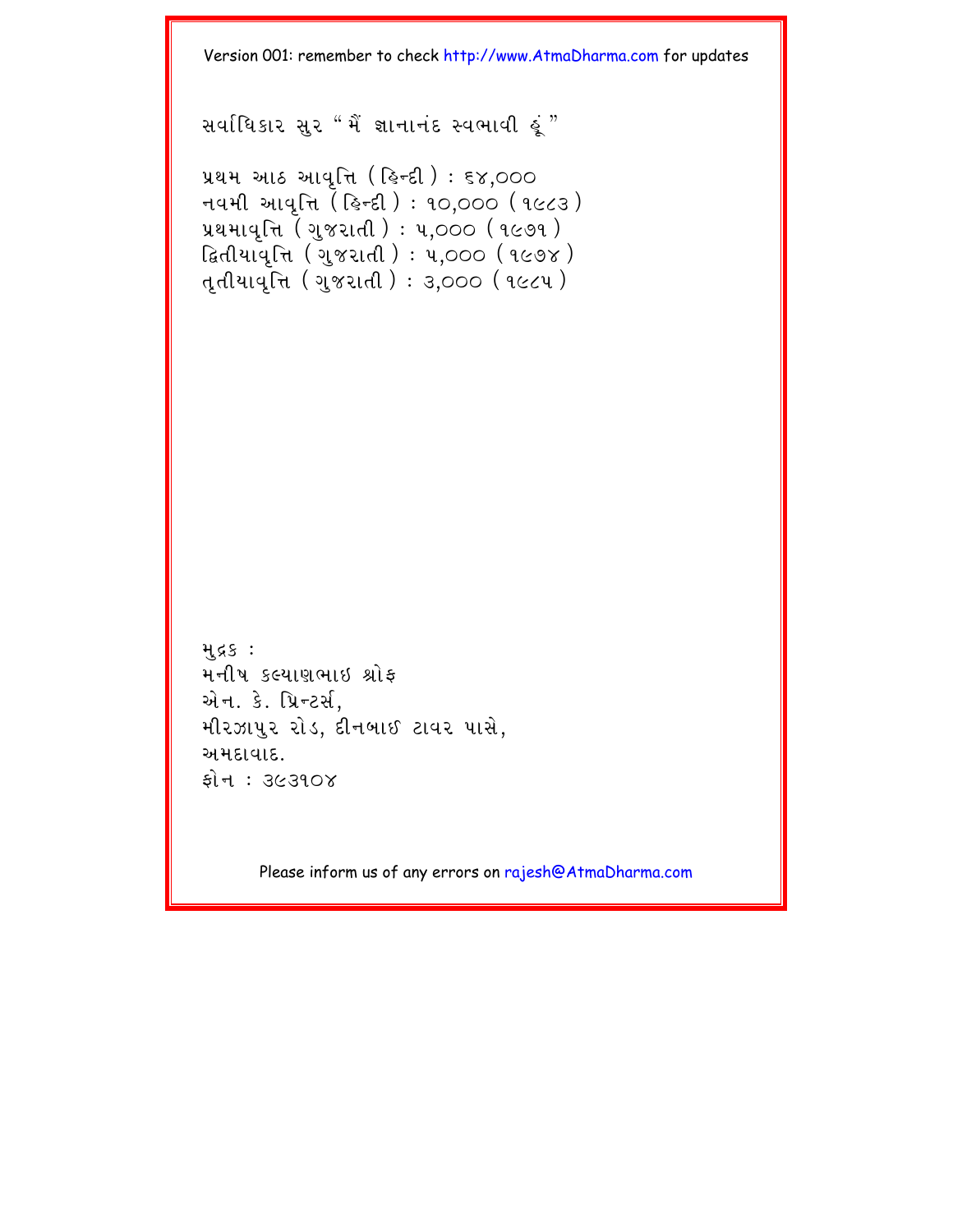## વિષય-સુચી

| ક્રમ            | પાઠનું નામ          | પૄ ષ્ઠ     |
|-----------------|---------------------|------------|
| ٩.              | દેવ−દર્શન           | 9.         |
| ર.              | શ્રાવકના આઠ મૂળ ગુણ | પ          |
| З.              | પંચ પરમેષ્ઠી        | $\epsilon$ |
| $\chi$ .        | ઈન્દ્રિયો           | LЗ         |
| પ.              | સદાચાર              | १७         |
| $\epsilon$ .    | દ્રવ્ય ગુણ પર્યાય   | २०         |
| ৩.              | ભગવાન નેમિનાથ       | ર પ        |
| $\mathcal{L}$ . | જિનવાણી−સ્તુતિ      | २८         |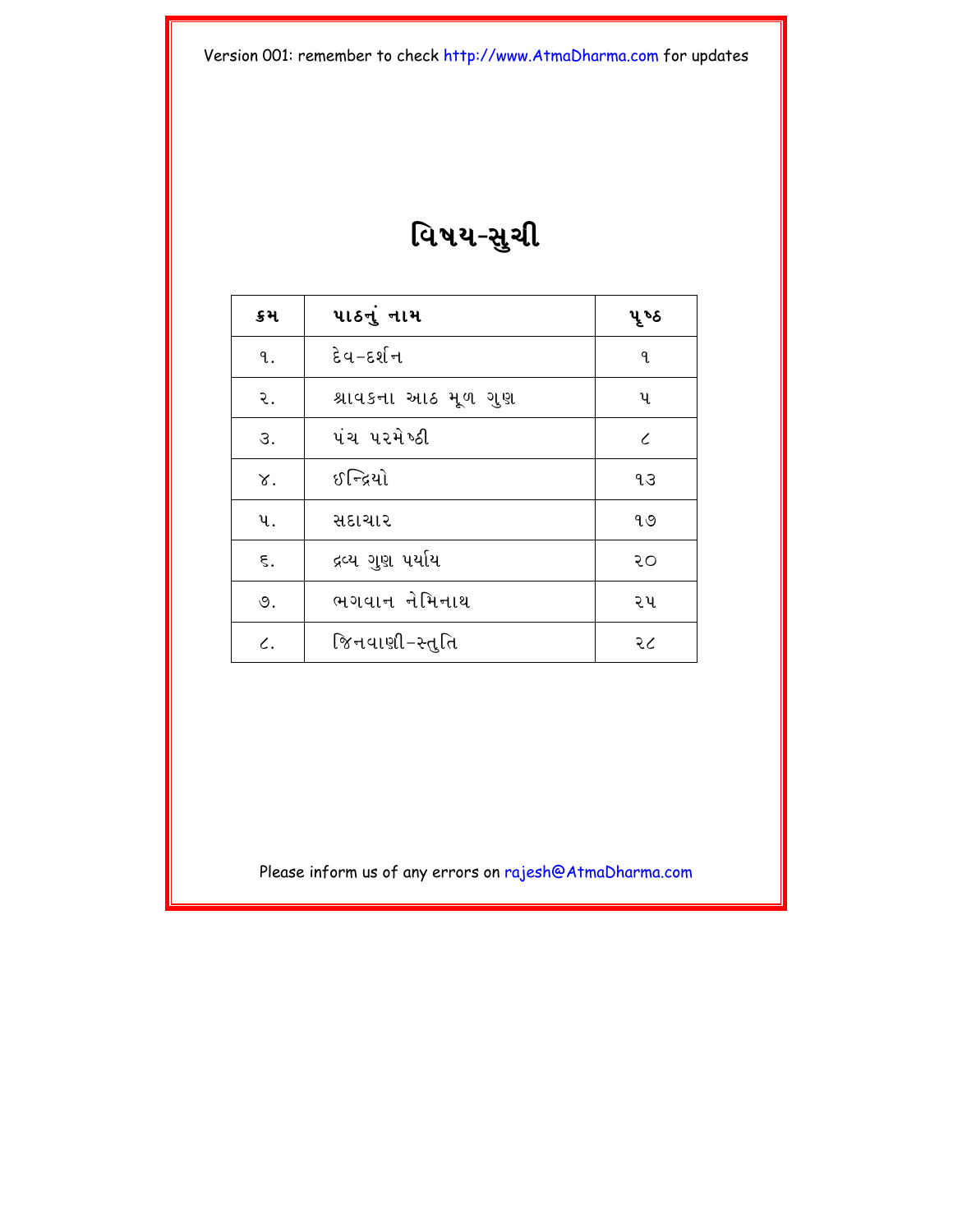<span id="page-5-0"></span>**415 4डेसो हैय-हर्शन** 

અતિ પુણ્ય ઉદય મમ આયા, પ્રભુ તમરા દર્શન પાયા; અબ તક તુમકો બિન જાને, દુઃખ પાયે નિજ ગુણ હાને. પાયે અનંતે દુઃખ અબ તક, જગતકો નિજુજાનકર; સર્વજ્ઞ ભાષિત જગત હિતકર. ધર્મ નહિ પહિચાન કર. ભવબંધકારક સખપ્રહારક, વિષયમેં સખ માનકર; નિજ પર વિવેચક જ્ઞાનમય. સખનિધિ-સધા નહિ પાન કર. વિ. તવ પદ મમ ઉરમેં આયે, લખિ કુમતિ વિમોહ પલાયે; નિજ જ્ઞાન કલા ઉર જાગી, રુચિ પૂર્ણ સ્વહિતમેં લાગી. રૂચિ લગી હિતમેં આત્મકે, સતસંગમેં અબ મન લગા; મનમેં ઙ્ઈ અબ ભાવના. તવ ભક્તિમેં જાઉ રંગા. પ્રિય વચનકી હો ટેવ, ગુણિગણ ગાનમેં હી ચિત્ત પગૈ; શુભ શાસ્ત્રકા નિત હો મનન, મન દોષ વાદનતૈં ભગૈં.

ર.

 $\mathbf{q}$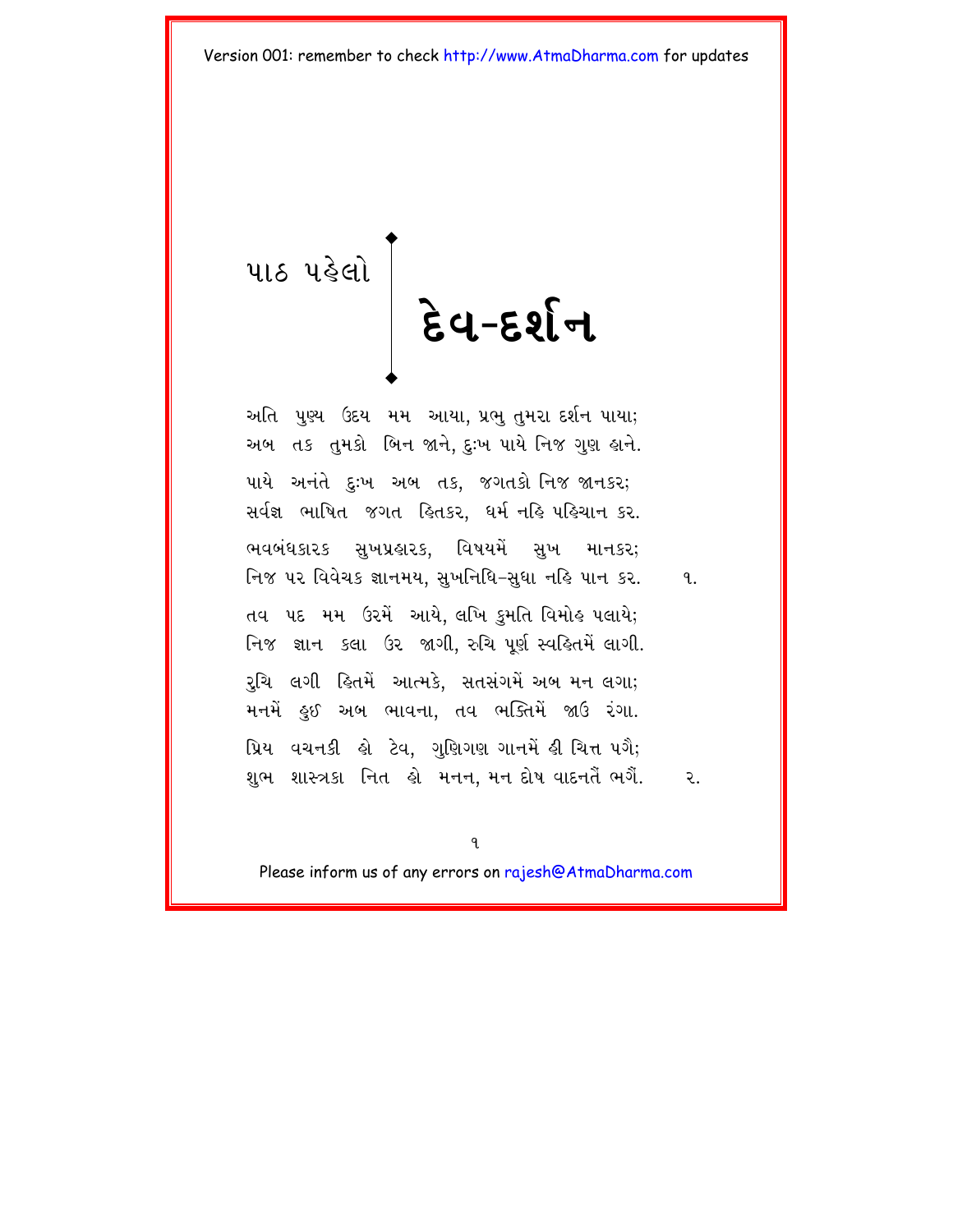### દેવ-દર્શનનો સારાંશ

હે વીતરાગ સર્વજ્ઞ પ્રભુ! આજ મેં મહાન પુણ્યોદયથી આપનાં દર્શન પ્રાપ્<mark>ત</mark> કર્યા છે. આજ સુધી આપને જાણ્યા વિના અને આપના ગુણોને ઓળખ્યા વિના ( મેં ) અનંત દુઃખ ભોગવ્યાં છે.

મેં આ સંસારને પોતાનો જાણીને અને સર્વજ્ઞ ભગવાને કહેલા, આત્માનું હિત કરનાર વીતરાગ ધર્મને ઓળખ્યા વિના અનંત દુઃખ ભોગવ્યાં છે. આજ સુધી મેં સંસારને વધારનાર અને સાચા સુખનો નાશ કરનાર પાંચ ઈન્દ્રિયોના વિષયોમાં સુખ માનીને ખજાનો એવા સ્વ–પર ભેદવિજ્ઞાનરૂપ અમૃતનું પાન નથી <u>કર્યુ. ૧.</u>

પણ આજે આપનાં ચરણો મારા હૃદયમાં વસ્યાં છે તેને જોઈને કુબુઘ્ઘી અને મોહ ભાગી ગયા છે. આત્મજ્ઞાનની કળા હૃદયમાં જાગૃત થઈ ગઈ છે. અને મારી રુચિ આત્માના હિતમાં લાગી ગઈ છે. સત્સમાગમમાં મારૂં મન લાગવા માંડયું છે. તેથી મારા મનમાં એવી ભાવના જાગૃત થઈ છે કે આપની ભક્તિમાં જ રમી રહું.

હે ભગવાન! જો વચન બોલું તો આત્માનું હિત કરનાર પ્રિય વચન જ બોલું. મારું મન ગુણવાન મનુષ્યોની પ્રશંસા કરવામાં જ લાગે અથવા આત્મહિતનું કથન કરનારાં શાસ્ત્રોના અભ્યાસમાં જ લીન રહે. મારં મન દોષોના કથનથી દર રહે. ર.

Ç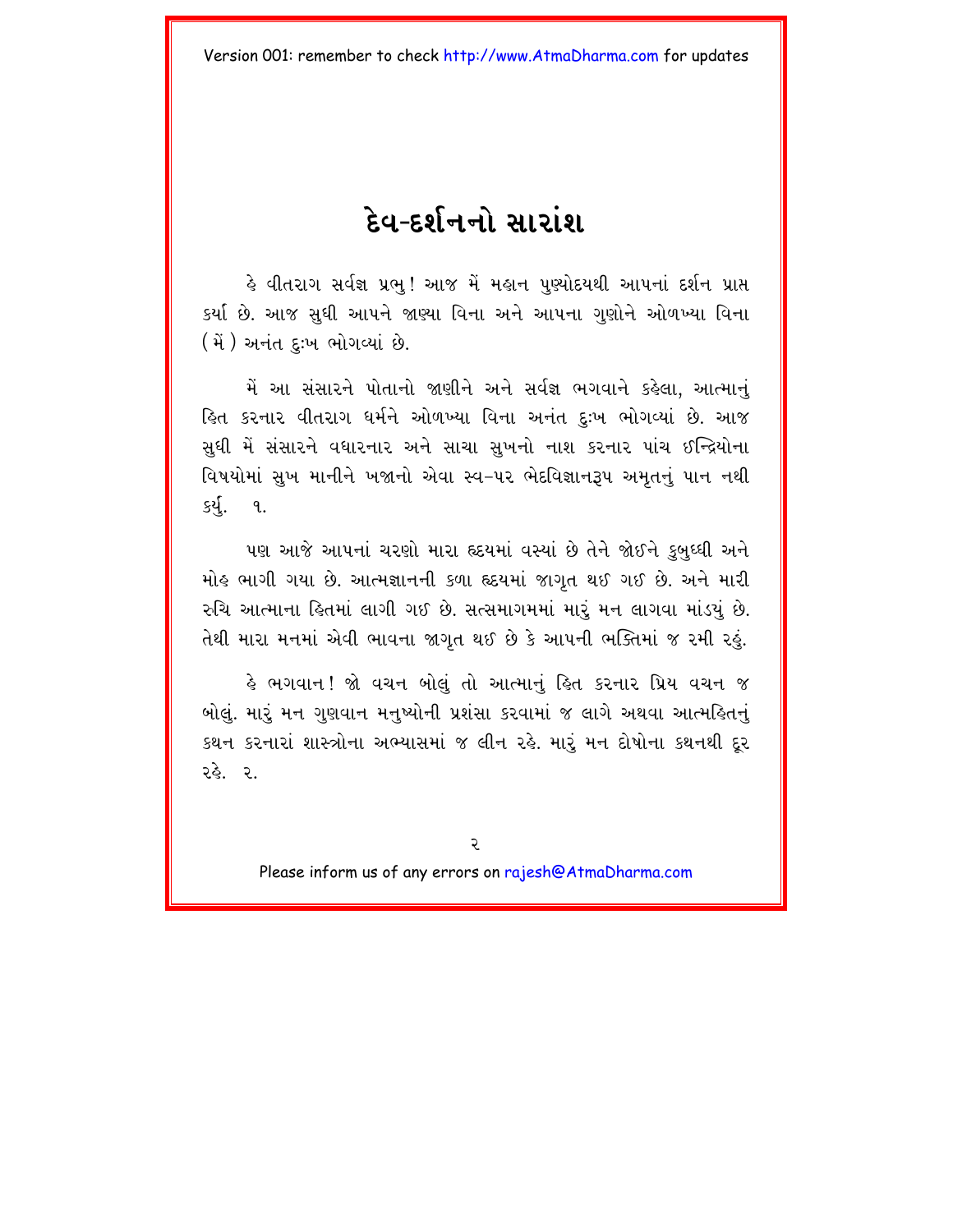કબ સમતા ઉરમેં લાકર, દ્વાદશ અનપ્રેક્ષા ભાકર; મમતામય ભૂત ભગાકર, મુનિવ્રત ધારૂં વન જાકર.  $\overline{a}$ રિંગંબર રૂપ કબ, અઠવીસ ગુણ પાલન કરૂં;  $\hat{\mathsf a}$ –બીસ પરિષહ સહ સદા, શભ ધર્મ દશ ધારન કરૂં.  $t$ ાપ તપું દ્વાદશ વિધિ સુખદ નિત, બંધ આસ્ત્રવ પરિલ્ર; અર રોકિ નતન કર્મ સંચિત, કર્મ રિપકો નિર્જરૂં. ૩. કબ ધન્ય સુઅવસર પાઊં, જબ નિજમેં હી રમ જાઊં,  $s$ તાંદિક ભેદ મિટાઊં, રાગાદિક દૂર ભગાઊં. કર દર રાગાદિક નિરંતર, આત્મકો નિર્મલ કરૂં; બલ જ્ઞાન દર્શન સખ અતલ, લહિ ચરિત ક્ષાયિક આચરૂં; આનંદકંદ જિનેન્દ્ર બન, ઉપદેશકો નિત ઉચ્ચરૂં; આવે 'અમર' કબ સખદ દિન. જબ દઃખદ ભવસાગર તરૂં. . . ૪.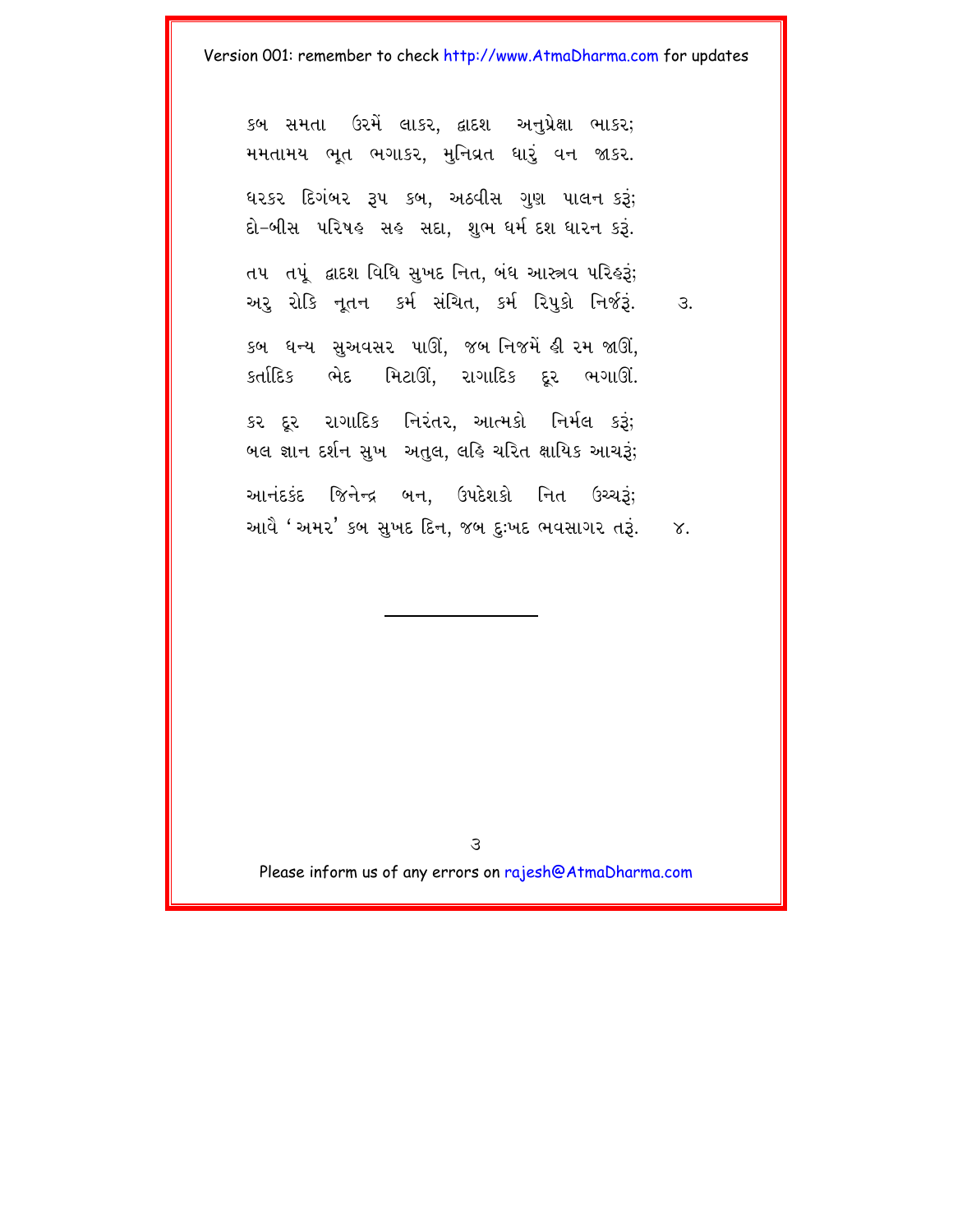મારા મનમાં એવા ભાવ જાગી રહ્યા છે કે – એવો દિવસ ક્યારે આવશે જ્યારે કું હૃદયમાં સમતાભાવ ધારણ કરીને, બાર ભાવનાઓનું ચિંતવન કરીને અને મમતારૂપી ભૂત (પિશાચ) ને ભગાડીને વનમાં જઇને મુનિ દીક્ષા ધારણ કરીશ. તે દિવસ ક્યારે આવશે જ્યારે હું દિગંબર વેષ ધારણ કરીને અઠાવીસ મૂળ ગુણ ધારણ કરીશ, બાવીશ પરિષહો ઉપર વિજય મેળવીશ અને દશ ધર્મોને ધારણ કરીશ. સુખ આપનાર બાર પ્રકારનાં તપ તપીશ તથા આસ્ત્રવ અને બંધ ભાવોને ત્યાગી નવાં કર્મોને રોકી. સંચિત કર્મોની નિર્જરા કરી દઈશ. 3.

તે ધન્ય ઘડી ક્યારે આવશે કે જ્યારે હું મારા પોતામાં જ લીન થઈશ. કર્તા-કર્મના ભેદનો પણ અભાવ કરીને રાગ-દ્વેષ દર કરીશ અને આત્માને પવિત્ર બનાવી લઇશ-જેથી આત્મામાં ક્ષાયિક ચારિત્ર પ્રગટ કરીને અનંત દર્શન, અનંત જ્ઞાન, અનંત સુખ અને અનંત વીર્ય સહિત થઇશ, આનંદકંદ જિનેન્દ્રપદની પ્રાપ્તિ કરી લઈશ. મને તે દિવસ ક્યારે આવશે જ્યારે આ દુઃખરૂપી ભવસાગર પાર કરીને અમર પદ પ્રાપ્ત કરીશ. - ૪.

ઉપરની સ્તતીમાં દેવ-દર્શનથી લઇને દેવ (ભગવાન) બનવા સધીની ભાવના જ નથી આવી. પણ ભક્તમાંથી ભગવાન બનવાની પરી વિધિ જ આવી ગઈ છે.

#### $9.8 -$

૧. ઉપરોક્ત સ્તુતિમાંથી કોઇ પણ એક કડી તમને ગમતી હોય તે અર્થસહિત લખો અને ગમવાનું કારણ પણ આપો.

 $\times$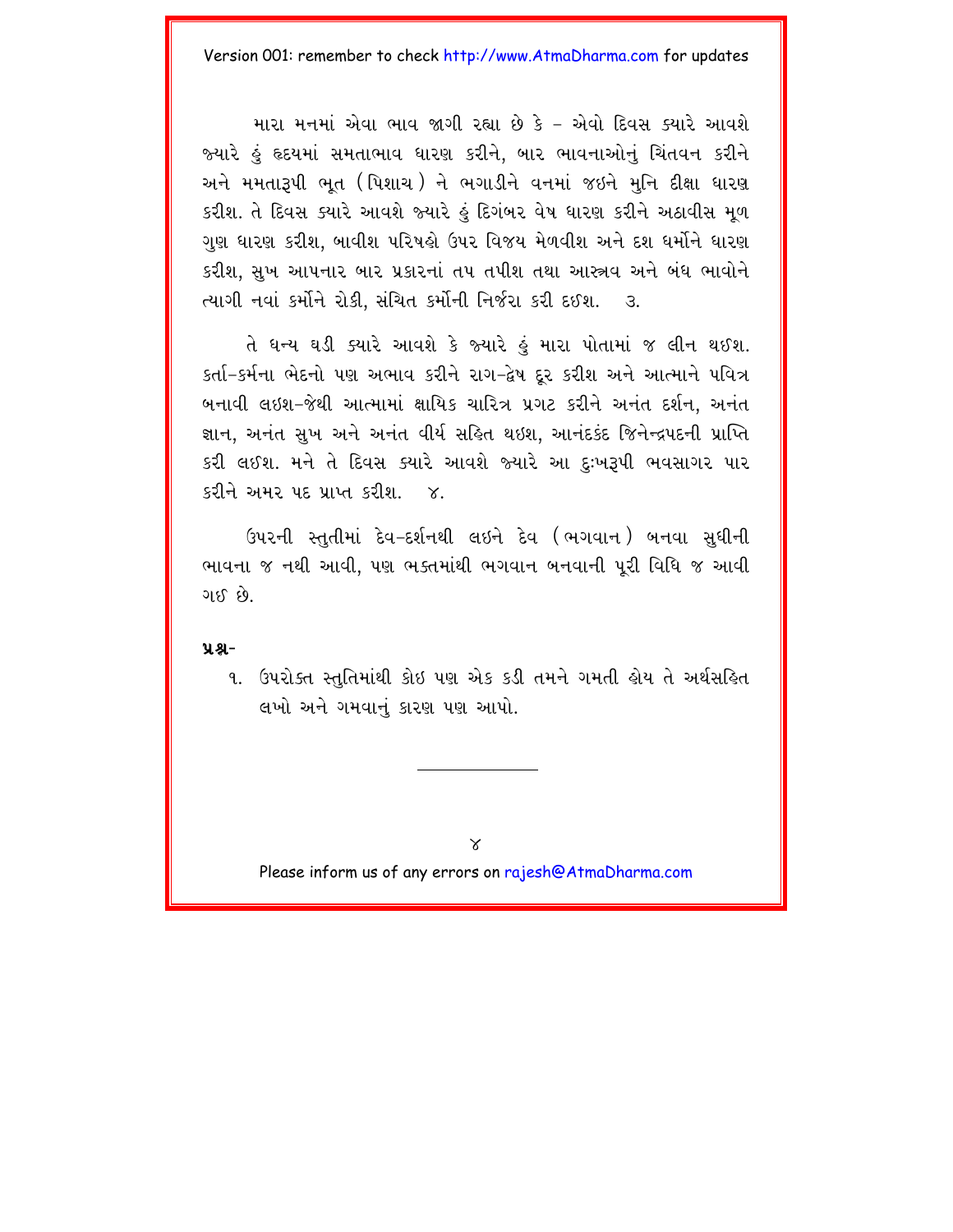## <span id="page-9-0"></span>પાઠ બીજો શ્રાવકના આઠ મૂળ ગુણ

- પ્રબોધ- કેમ ભાઇ, આ શીશીમાં શું છે?
- સબોધ- મધ.
- પ્રબોધ–ં કેમ ?
- સુબોધ- વૈઘે દવા આપી હતી અને કહ્યું હતું કે મધ અથવા ખાંડની ચાસણીમાં ખાજો. તેથી બજારમાંથી મધ લાવ્યો છં.
- પ્રબોધ−ાતો શું તમે મધ ખાવ છો ? જાણતા નથી કે એ તો મહા અપવિત્ર પદાર્થ છે મઘમાખીઓનો મળ છે અને ઘણા ત્રસ જીવોના ઘાતથી ઉત્પન્ન થાય છે. તે કદી પણ ન ખાવં જોઈએ.
- સુબોધ– ભાઈ, આપણે તો સામાન્ય શ્રાવક છીએ, કાંઇ વ્રતી થોડા જ છીએ ?

 $\mathbf{u}$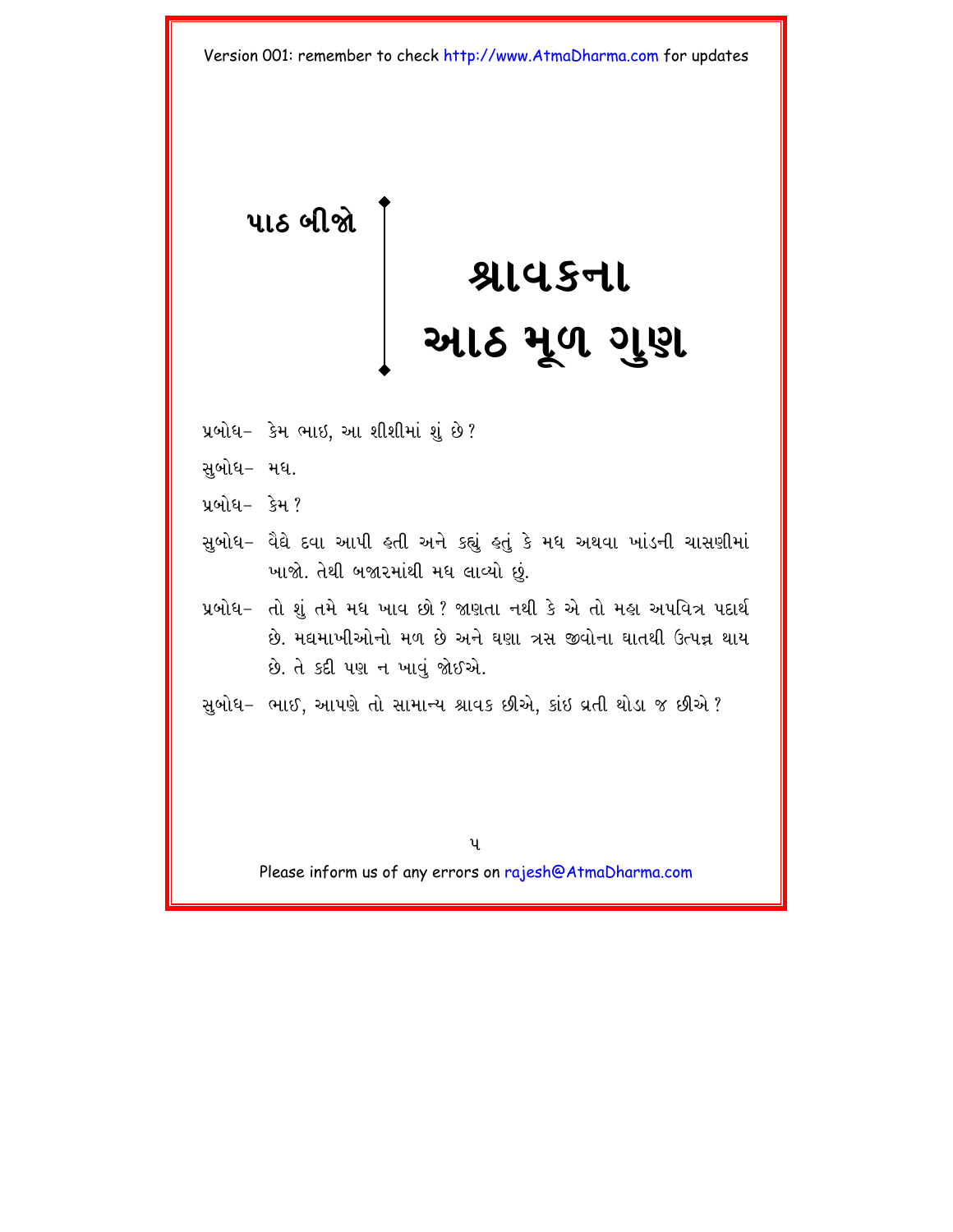પ્રબોધ- સામાન્ય શ્રાવક પણ આઠ મળ ગુણના ધારક અને સાત વ્યસનના ત્યાગી હોય છે. મધનો ત્યાગ આઠ મળ ગણોમાં આવે છે.

સબોધ- મળ ગુણ કોને કહે છે? અને આઠ મળ ગુણમાં શું શું આવે છે?

- પ્રબોધ– નિશ્ચયથી તો સમસ્ત પર પદાર્થો ઉપરથી દૃષ્ટિ ખસેડીને પોતાના આત્માની શ્રદ્ધા, જ્ઞાન અને લીનતા તે જ મુમુક્ષ શ્રાવકના મૂળ ગુણ છે; પણ વ્યવહારથી મધત્યાગ. માંસત્યાગ. મઘત્યાગ અને પાંચ ઉદમ્બર ફળોના ત્યાગને આઠ મૂળ ગુણ કહે છે.
- સબોધ- મઘત્યાગ કોને કહે છે?
- પ્રબોધ- શરાબ વગેરે માદક વસ્તુઓના સેવનનો ત્યાગ કરવો તે મઘત્યાગ છે. પદાર્થીનો સડો કરીને તે બનાવવામાં આવે છે તેથી એના સેવનથી લાખો જીવોનો ઘાત થાય છે અને નશો ઉત્પન્ન કરવાને કારણે વિવેક નાશ પામીને માણસ પાગલ જેવો થઇ જાય છે. તેથી એનો ત્યાગ કરવો પણ અતિ આવશ્યક છે.
- સબોધ- અને માંસત્યાગ શા માટે આવશ્યક છે?
- પ્રબોધ- ત્રસ જીવોની હિંસા વિના માંસની ઉત્પત્તિ થતી નથી અને માંસમાં નિરંતર ત્રસ જીવોની ઉત્પત્તિ પણ થયા કરે છે. તેથી માંસ ખાનાર અસંખ્ય ત્રસ જીવોનો ઘાત કરે છે. તેના પરિણામ કર થઈ જાય છે. આત્મહિત ચાહનાર પ્રાણીએ માંસનું સેવન કદીપણ ન કરવું જોઇએ. ઇંડાં પણ ત્રસ જીવોનું શરીર હોવાથી માંસ જ છે, તેથી તે પણ ન ખાવાં જો દાઅે

 $\epsilon$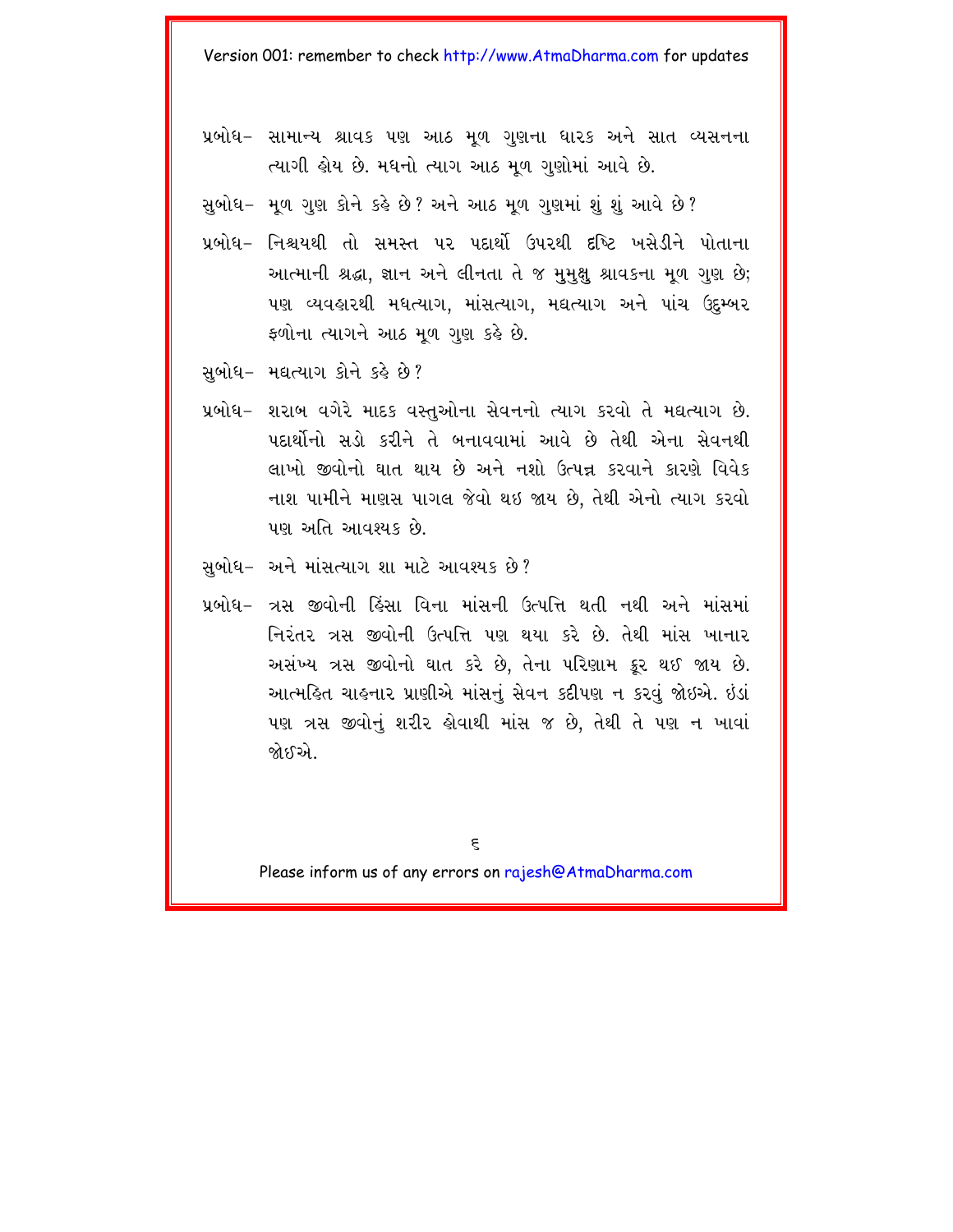સબોધ- અને પાંચ ઉદમ્બર ફળ કયા કયા છે?

- પ્રબોધ- પીપળનું ફળ, ઉમરડાં, અંજીર, વડનાં ફળ અને કઠમર આ પાંચ જાતનાં ફળોને ઉદુમ્બર ફળ કહે છે. એમાં પણ નિરંતર ત્રસ જીવોની ઉત્પત્તિ થયા કરે છે તેથી પ્રત્યેક વ્યક્તિનું કર્તવ્ય છે કે તે એ પણ ન ખાય.
- સુબોધ− મેં પ્રવચનમાં સાંભળ્યું હતું કે આત્મજ્ઞાન વિના તો આ બધાનો ત્યાગ કાર્યકારી નથી તેથી આપણે પહેલાં તો આત્મજ્ઞાન કરવું જોઇએ ને?
- પ્રબોધ- ભાઇ! આત્મજ્ઞાન તો મોક્ષનો સાચો માર્ગ છે જ પણ એ બતાવો કે શું શરાબી કે માંસભક્ષીને પણ આત્મજ્ઞાન થઇ શકે ખરૂં? માટે આત્મજ્ઞાનની અભિલાષા રાખનાર આઠ મૂળ ગુણ ધારણ કરે છે.

#### $9.8 -$

- ૧. મઘ−ત્યાગ, માંસત્યાગ, મઘત્યાગની સ્પષ્ટતા કરો.
- ૨. પાંચ ઉદુમ્બર ફળ કયા કયા છે? અને તે શા માટે ન ખાવાં જોઈએ?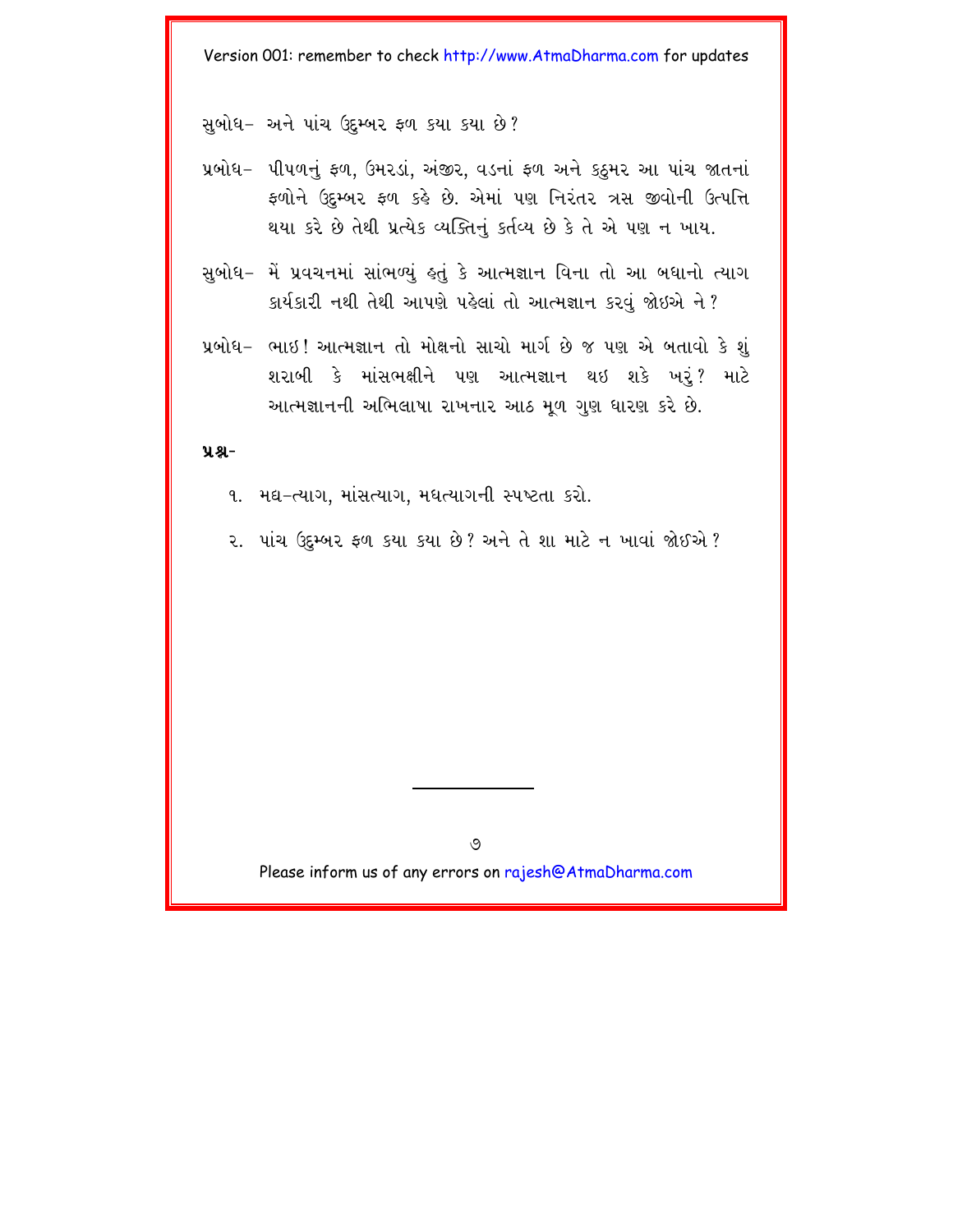<span id="page-12-0"></span>પાઠ ત્રીજ<mark>ો</mark> પંચ પ૨મેષ્ઠી

- *Q***ual** અરહંતાણં,
- *<u>vai ladei</u>*.
- **\**શમો આઇરિયાણં,
- *v***al Gussilurgi.**

#### ણમો લોએ સવ્વ સા**હ્**ણ.

આ પંચ નમસ્કાર મંત્ર છે. એમાં સૌથી પહેલાં વીતરાગી અને પર્ણ જ્ઞાની અરહંત ભગવાનોને અને સિદ્ધ ભગવાનોને નમસ્કાર કરવામાં આવ્યા છે. ત્યાર પછી વીતરાગ માર્ગમાં ચાલનાર મુનિરાજોને નમસ્કાર કરવામાં આવ્યા છે જેમાં આચાર્ય મુનિરાજ, ઉપાઘ્યાય મુનિરાજ અને સામાન્ય મુનિરાજ બધા આવી જાય  $6.6$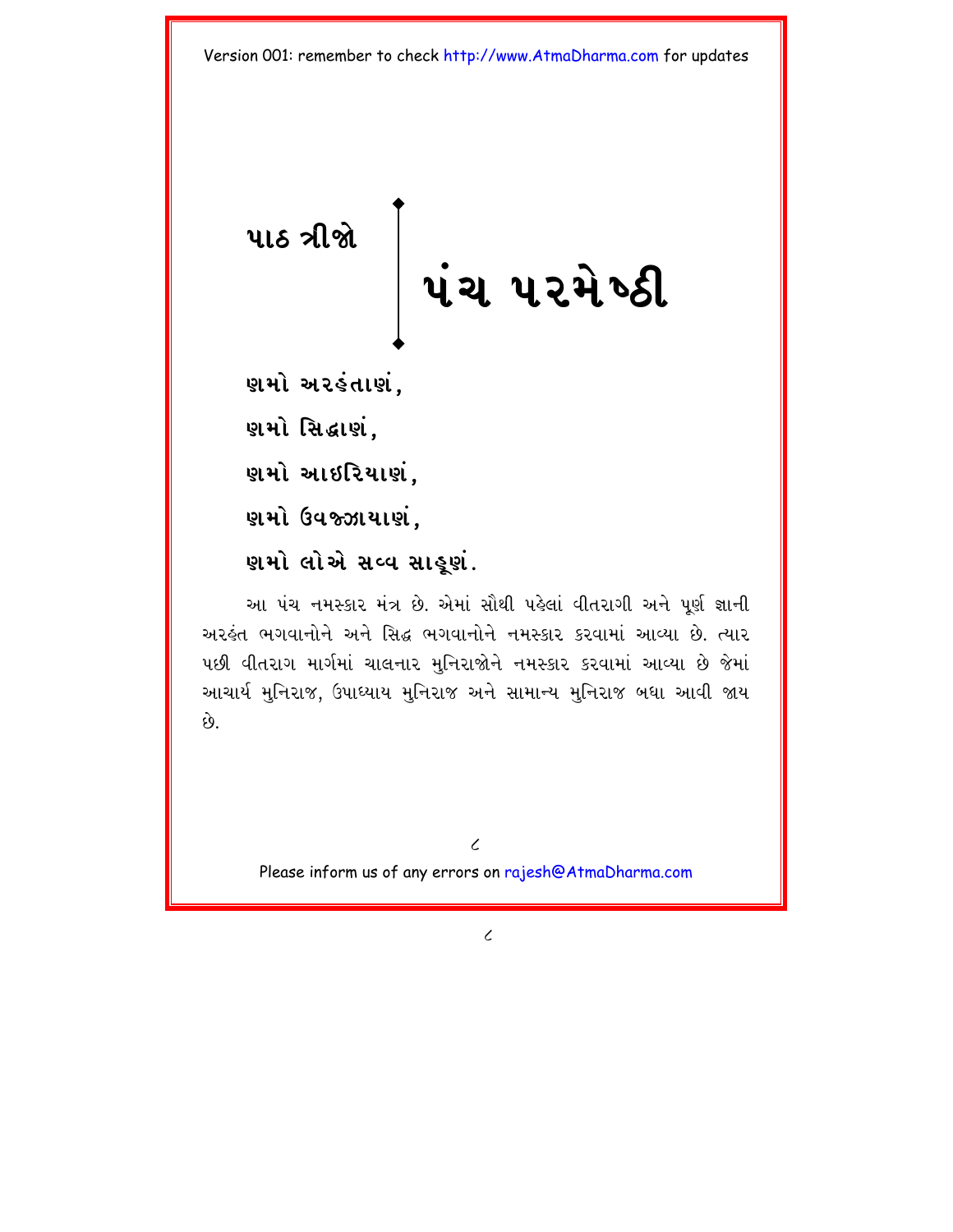અરકંત. સિદ્ધ. આચાર્ય. ઉપાધ્યાય અને સાધ-એમને પંચ પરમેષ્ઠી કહે છે. અરહંતાદિક પરમ પદ છે અને જે પરમ પદમાં સ્થિત હોય તેમને પરમેષ્ઠી કહે છે. પાંચ પ્રકારના લેવાથી તેમને પંચ પરમેષ્ઠી કહે છે.



#### <u>અરહંત</u>

જે ગહસ્થપણં ત્યાગી. મુનિધર્મ અંગીકાર કરી, નિજ સ્વભાવ સાધન વડે, ચાર ઘાતિ કર્મોનો ક્ષય કરીને અનંત ચતુષ્ટય (અનંત દર્શન, અનંત જ્ઞાન, અનંત સુખ, અનંતવીર્ય) 3૫ બિરાજમાન થયા તે અરહંત  $\hat{\mathfrak{g}}$ .

Ar**hang Discles** 

શાસ્ત્રોમાં અરહંતના ૪૬ ગુણો (વિશેષણો) નું વર્ણન છે, તેમાંથી કેટલાંક વિશેષણો તો શરીર સાથે સંબંધ રાખે છે અને કેટલાંક આત્મા સાથે. ૪૬ ( છેંતાળીસ ) ગુણોમાં ૧૦ તો જન્મના અતિશય છે. જે શરીર સાથે સંબંધ રાખે છે. ૧૦ કેવળજ્ઞાનના અતિશય છે, તે પણ બાહ્ય પુણ્યસામગ્રી સાથે સંબંધવાળા છે તથા ૧૪ દેવકત અતિશય તો સ્પષ્ટ દેવો વડે કરાયેલા જ છે. એ બધા તીર્થંકર અરકંતોને જ ક્ષેય છે, બધા અરકંતોને નકિ. આઠ પ્રાતિકાર્ય પણ બાહ્ય વિભુતિ છે. પરંતુ અનંત ચતુષ્ટય આત્મા સાથે સંબંધ રાખે છે તેથી તે પ્રત્યેક અરહંતને ક્ષેય છે. તેથી નિશ્ચયથી તે જ અરકંતના ગુણ છે.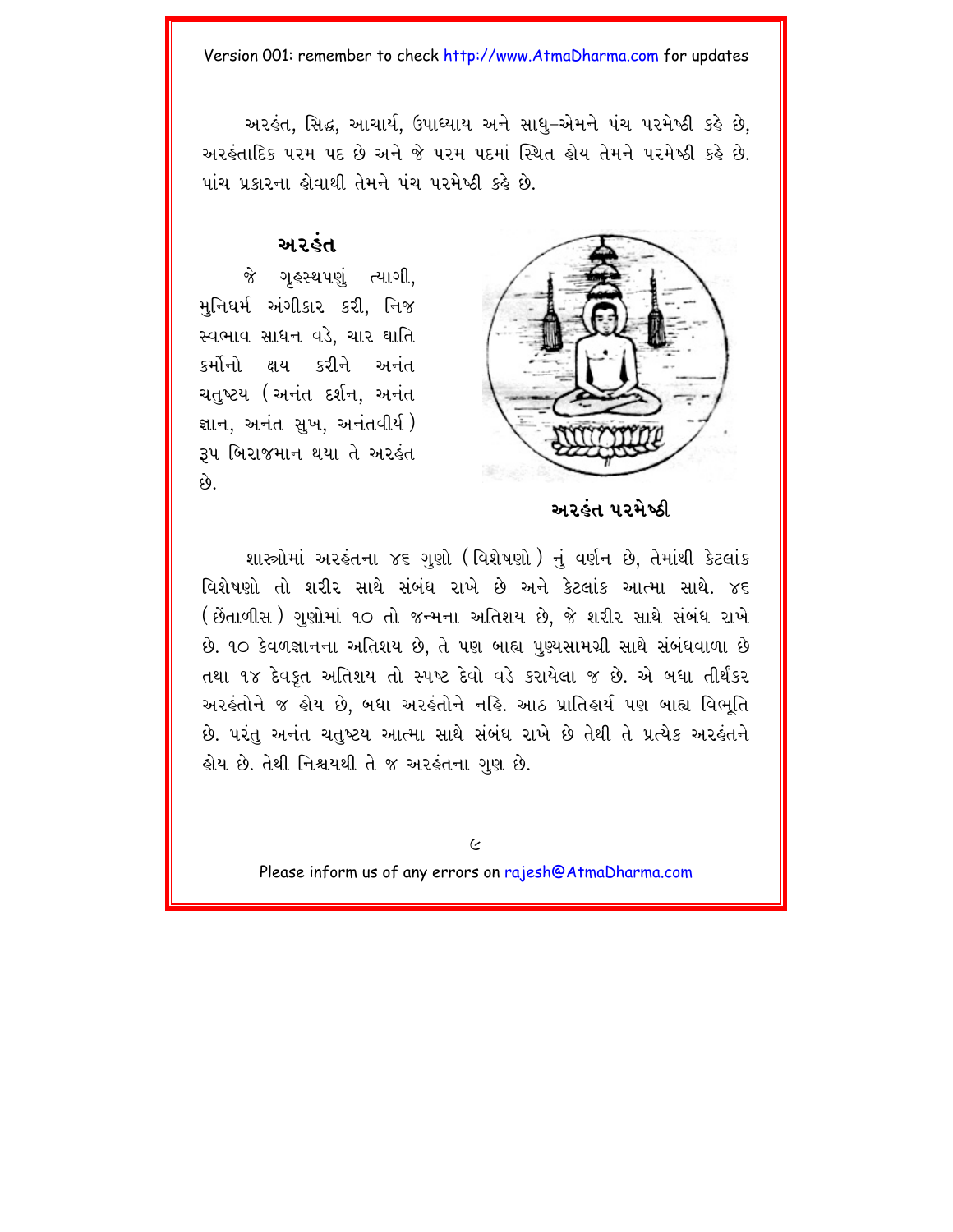

#### **isâ**

יי<br>יי જે ગહસ્થ અવસ્થાનો ત્યાગ કરીને. મનિધર્મ–સાધન વડે ચાર ઘાતિ કર્મોનો નાશ થતાં અનંત ચતુષ્ટય પ્રગટ કરીને કેટલાક સમય પછી અઘાતિ કર્મોનો નાશ થતાં. સમસ્ત અન્ય દ્રવ્યોનો સંબંધ છટી જતાં પૂર્ણ મુક્ત થઈ ગયા છે; લોકના અગ્ર ભાગમાં કિંચિત ન્યુન puruØkare ibrajman ={ gya Ke¸ **is|\ prme\*@**<sup>I</sup>

જેમને દ્રવ્યકર્મ, ભાવકર્મ અને નોકર્મનો અભાવ થવાથી સમસ્ત આત્મિક ગુણ પ્રગટ થઈ ગયા છે; તે સિદ્ધ છે. તેમને આઠ ગુણ મુખ્યપણે કહેવાય છે.

> સમકિત દર્શન જ્ઞાન, અગુરૂલઘુ અવગાહના; સૂક્ષ્મ વીરજવાન, નિરાબાધ ગુણ સિદ્ધકે.

૧. ક્ષાયિક સમ્યકત્વ ૨. અનંતદર્શન ૩. અનંતજ્ઞાન ૪. અગુરુલઘુત્વ ૫. અવગાહનત્વ ૬. સક્ષ્મત્વ ૭. અનંતવીર્ય ૮. અવ્યાબાધ

#### આચાર્ય, ઉપાધ્યાય અને સાધુઓનું સામાન્ય સ્વરૂપ

આચાર્ય, ઉપાઘ્યાય અને સાધુ સામાન્યપણે સાધુઓમાં આવી જાય છે. જે વિરાગી બનીને, સમસ્ત પરિગ્રહનો ત્યાગ કરી, શુદ્ધોપયોગ મુનિધર્મ અંગીકાર કરીને, અંતરંગમાં શદ્ધોપયોગ દ્વારા પોતાને પોતારૂપ અનુભવે છે; પોતાના ઉપયોગને બહુ ભમાવતા નથી, જેમને કદાચિત મંદ રાગના ઉદયે શભોપયોગ પણ થાય છે પરંતુ તેને પણ હેય( છોડવા લાયક ) એમ માને છે. તીવ્ર કપાયનો અભાવ કોવાથી અશુભોપયોગનું તો અસ્તિત્વ જ કોતું નથી – એવા મુનિરાજ જ સાચા સાધુ છે.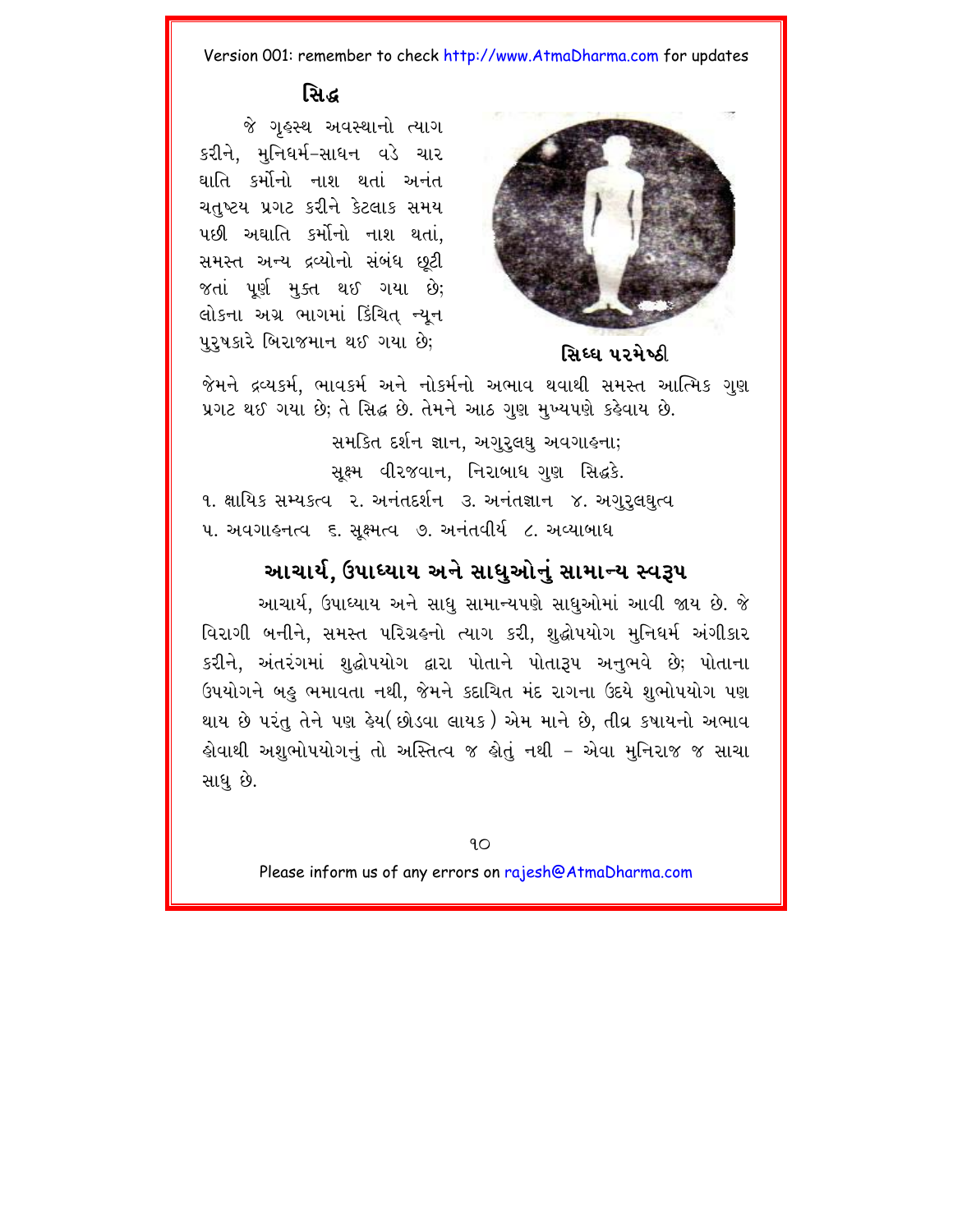#### આચાર્ય

જેઓ સમ્યગ્દર્શન. સમ્યગ્જ્ઞાન. સમ્યગ્ચારિત્રની અધિકતાથી પ્રધાનપદ પ્રાપ્ત કરીને મનિસંઘના નાયક થયા છે. તથા જેઓ મુખ્યપણે તો નિર્વિકલ્પ સ્વરૂપાચરણમાં જ મગ્ન રહે છે. પણ કોઈ કોઈ લાર રાગાંશના ઉદયથી કરણાબદ્ધિ થાય તો ધર્મના લોભી અન્ય જીવોને ધર્મોપદેશ આપે છે. દીક્ષા લેનારને યોગ્ય જાણી દીક્ષા આપે



આચાર્ય ૫૨મેથ્ઠી

છે. પોતાના દોષ પ્રગટ કરનારને પ્રાયશ્ચિત વિધિથી શુદ્ધ કરે છે – આવું આચરણ કરનાર અને કરાવનાર આચાર્ય કહેવાય છે.

#### (રપાધ્યાય

જેઓ ઘણાં જૈન શાસ્ત્રોના જ્ઞાતા હોઈને સંઘના ૫ઠન-૫ાઠનના અધિકારી થયા છે. તથા સમસ્ત શાસ્ત્રોનો સાર, જે આત્મસ્વરૂપમાં એકાગ્રતા છે: અધિકતર તો તેમાં લીન રહે છે. કોઈ કોઈ વાર કપાય અંશના ઉદયથી જો ઉપયોગ ત્યાં સ્થિર ન રહે તો તેઓ શાસ્ત્રો સ્વયં



ઉપાધ્યાય પરમેષ્ઠી

વાંચે છે અને બીજાઓને ભણાવે છે – તે ઉપાધ્યાય છે. તેઓ મખ્યપણે બાર અંગના પાઠી હોય છે.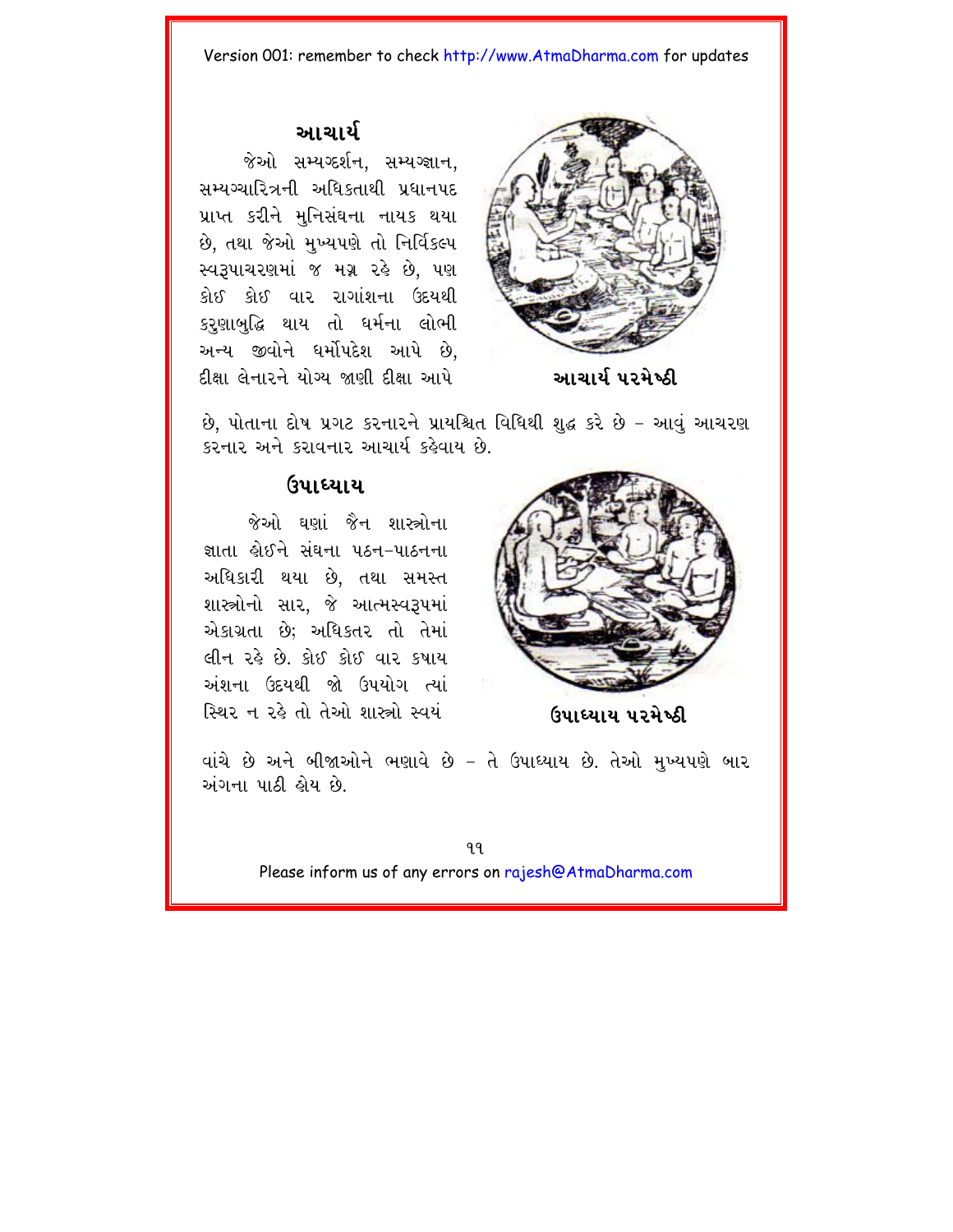#### **sa\u**

રહે છે, સાંસારિક પ્રપંચોથી સદા દૂર આચાર્ય અને ઉપાધ્યાયને છોડીને અન્ય સમસ્ત જે મુનિધર્મના ધારક છે અને આત્મસ્વભાવને સાધે છે, બાહ્ય ૨૮ મૂળ ગુણોનું અખંડ પાલન કરે છે. સમસ્ત આરંભ અને અંતરંગ બહિરંગ પરિગ્રહથી રહિત ક્ષેય છે, સદા જ્ઞાનધ્યાનમાં લવલીન રહે છે, તેમને સાધુ પરમેષ્ઠી કહે છે. ે સા**ધુ પરમેષ્ઠી** 



આ રીતે પંચ પરમેષ્ઠીનું સ્વરૂપ વીતરાગ વિજ્ઞાનમય છે, માટે તેઓ પૂજ્ય  $\hat{\omega}$ .

#### **ÝÆ-**

- $9 12$  u2 2 2 3 4 5 6 7 8 8 9 7
- ૨. અરહંત અને સિદ્ધ પરમેષ્ઠીનું સ્વરૂપ લખો અને તેમનો તજ્ઞવત સ્પષ્ટ કરો.
- ૩. સામાન્યપણે સાધુઓનું સ્વરૂપ લખીને આચાર્ય સાધુઓ અને ઉપાઘ્યાય સાધુઓનું સ્વરૂપ લખો.

 $92$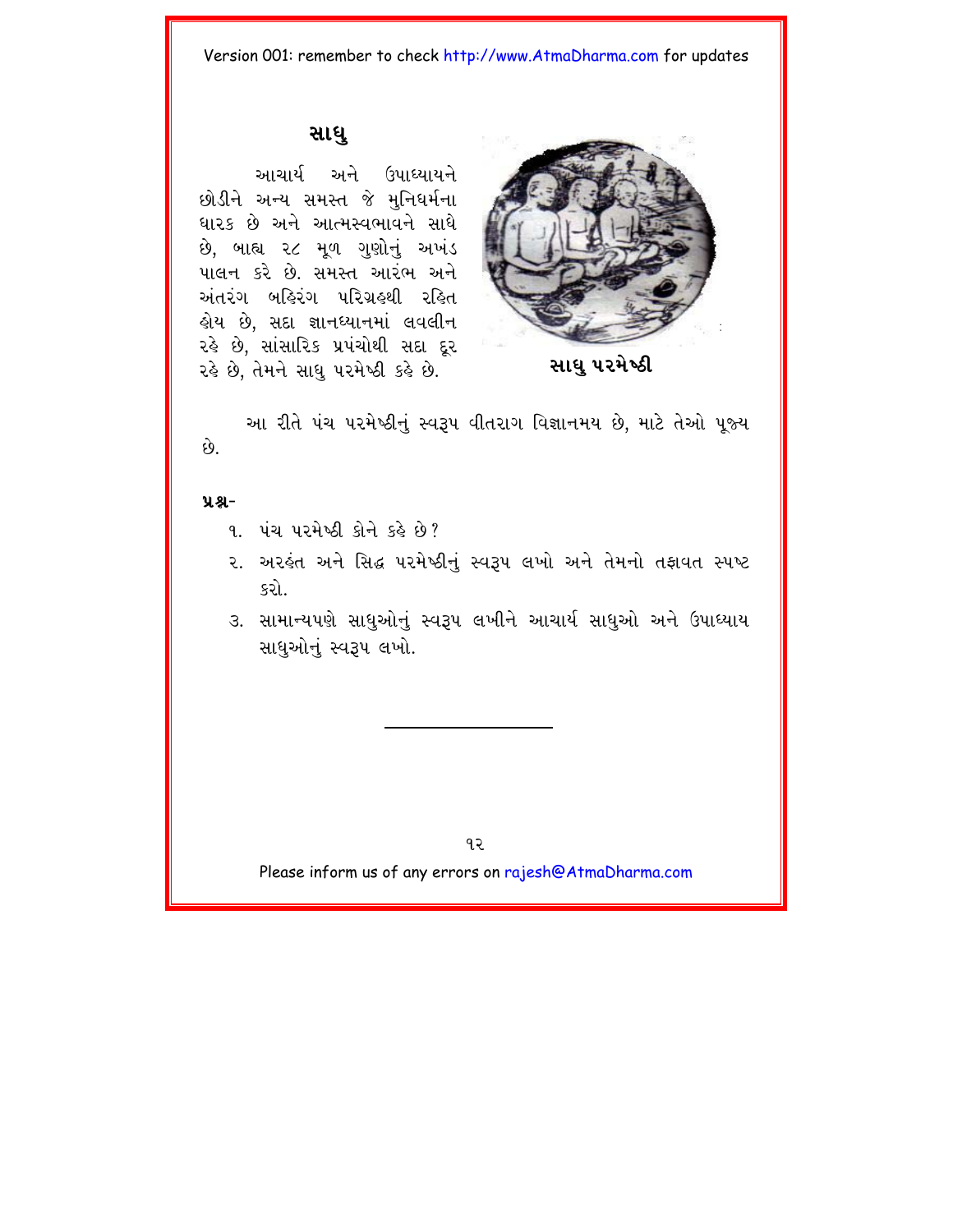<span id="page-17-0"></span> $\left|\frac{1}{2}\right|$ 

- પુત્રી- બા ! પિતાજીને જૈન કેમ કહેવામાં આવે છે?
- માતા- તેઓ જૈન છે, તેથી જૈન કહેવાય છે, જિનના ભક્ત તે જૈન અથવા જિનઆજ્ઞા માને તે જૈન. જિનદેવે બતાવેલા માર્ગે ચાલનાર જ સાચો જૈન છે.
- ૫ત્રી− અને જિન કોણ છે?
- માતા- જેમણે મોહ-રાગ-દ્રેષ અને ઇન્દ્રિયોને જીતી તે જ જિન છે.
- પુત્રી- તો ઈન્દ્રિયો શું આપણી શત્રુ છે કે તેમને જીતવાની છે? તે તો આપણા जानमां सङ्गय કરે છે. શરીરનાં જે જે ચિહ્ન આત્માને જ્ઞાન કરાવવામાં સહાય કરે છે. તે જ ઈન્દ્રિયો છે.
- માતા- હા, પુત્રી ! સંસારી જીવને ઈન્દ્રિયો જ્ઞાનના સમયમાં નિમિત્ત થાય છે પણ એક વાત એ ય છે કે એ વિષયભોગોમાં ફસાવવામાં પણ નિમિત્ત છે. તેથી એને જીતનાર જ ભગવાન બની શકે છે.
- પુત્રી- તો ઈન્દ્રિયોના ભોગ છોડવા જોઈએ, ઈન્દ્રિયજ્ઞાનને તો નહિ ?
- માતા- ઈન્દ્રિયો કેટલી છે અને ક્યા જ્ઞાનમાં નિમિત્ત છે તે તું જાણે છે?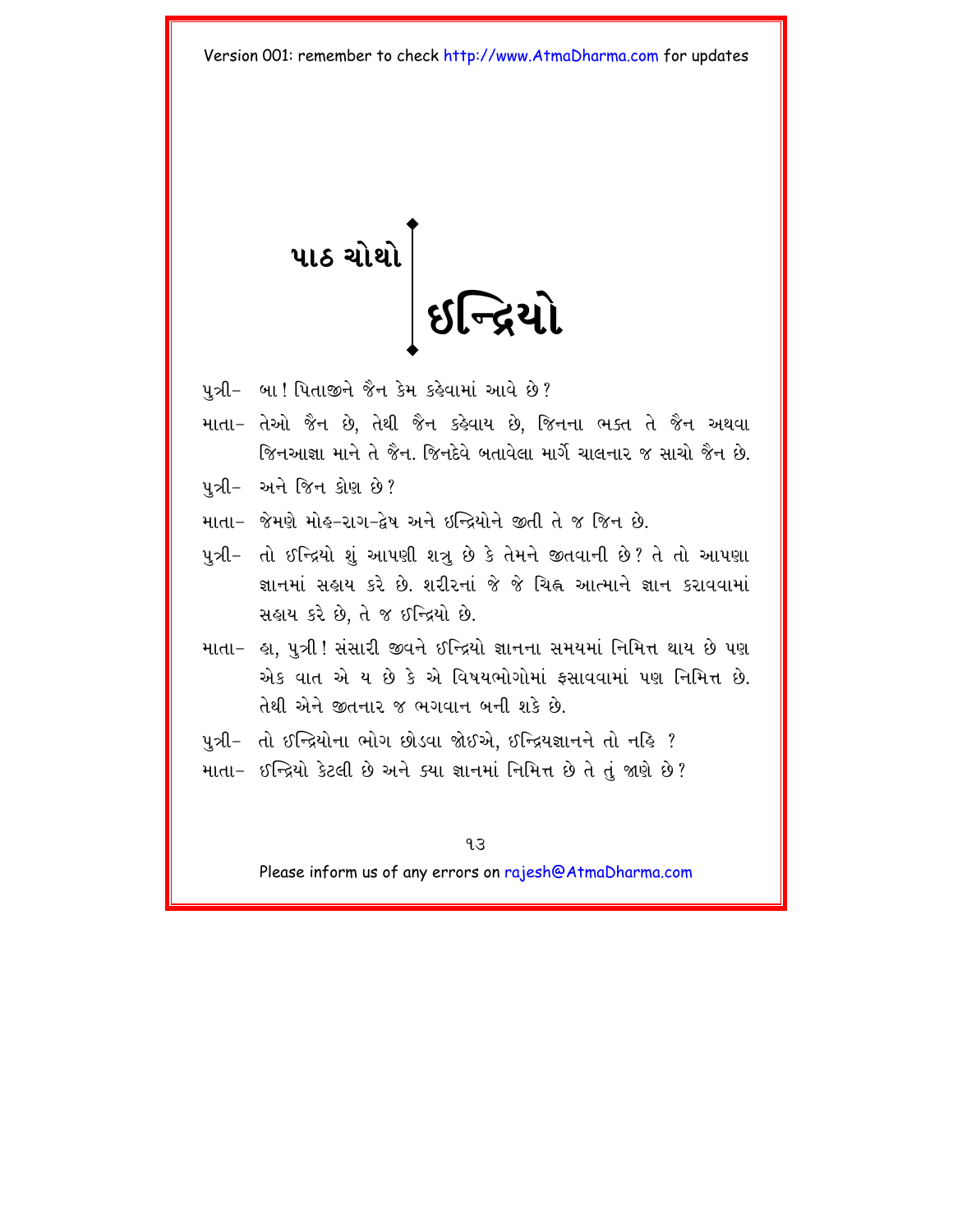- પુત્રી- હા, તે પાંચ છે. સ્પર્શન, રસના, ઘ્રાણ, ચક્ષુ અને કર્ણ.
- માતા- સારં, હવે કહો કે સ્પર્શેન્દ્રિય કોને કહે છે?
- પુત્રી− જેને અડવાથી ઙ્લકા−ભારે, લખા−ચીકણા, કઠણ−ન૨મ અને ઠંડા−ગ૨મનું જ્ઞાન થાય છે. તેને સ્પર્શેન્દ્રિય કહે છે.
- માતા- જાણે છે તો આત્મા જ ને?
- પુત્રી− હા, હા, ઈન્દ્રિયો તો નિમિત્ત માત્ર છે. એવીજ રીતે જેનાથી ખાટો, મીઠો, કડવો, કપાયલો અને તીખો સ્વાદ જાણી શકાય છે. તે જ રસનેન્દ્રિય છે. જીભને જ રસના કહે છે.
- માતા– અને સ્પર્શન શં છે?
- પુત્રી- સ્પર્શન તો આખું શરીર જ છે. હા, અને જેનાથી આપણે સંઘીએ છીએ તે જ નાક ઘ્રાણેન્દ્રિય કહેવાય છે, એ સુગંધ અને દુર્ગધના જ્ઞાનમાં નિમિત્ત થાય છે.
- માતા– અને રંગના જ્ઞાનમાં નિમિત્ત કોણ છે?
- પુત્રી- આંખ. એને જ ચક્ષુ કહે છે. જેનાથી કાળા. નીલા. પીળા. લાલ અને સફેદ આદિ રંગોનં જ્ઞાન થાય તે જ ચક્ષઈન્દ્રિય છે અને જેનાથી આપણે સાંભળીએ છીએ, તે જ કાન છે; જેને કાન અથવા શ્રોત્રેન્દ્રિય કહેવામાં આવે છે.
- માતા- તું તો બધું જાણે છે પણ એ બતાવ કે આ પાંચે ય ઈન્દ્રિયો કઇ વસ્તુને જાણવામાં નિમિત્ત થઇ?
- પુત્રી– સ્પર્શ, ૨સ, ગંધ, વર્ણ અને અવાજ તથા શબ્દોને જાણવામાં જ નિમિત્ત થ ઈ

 $98$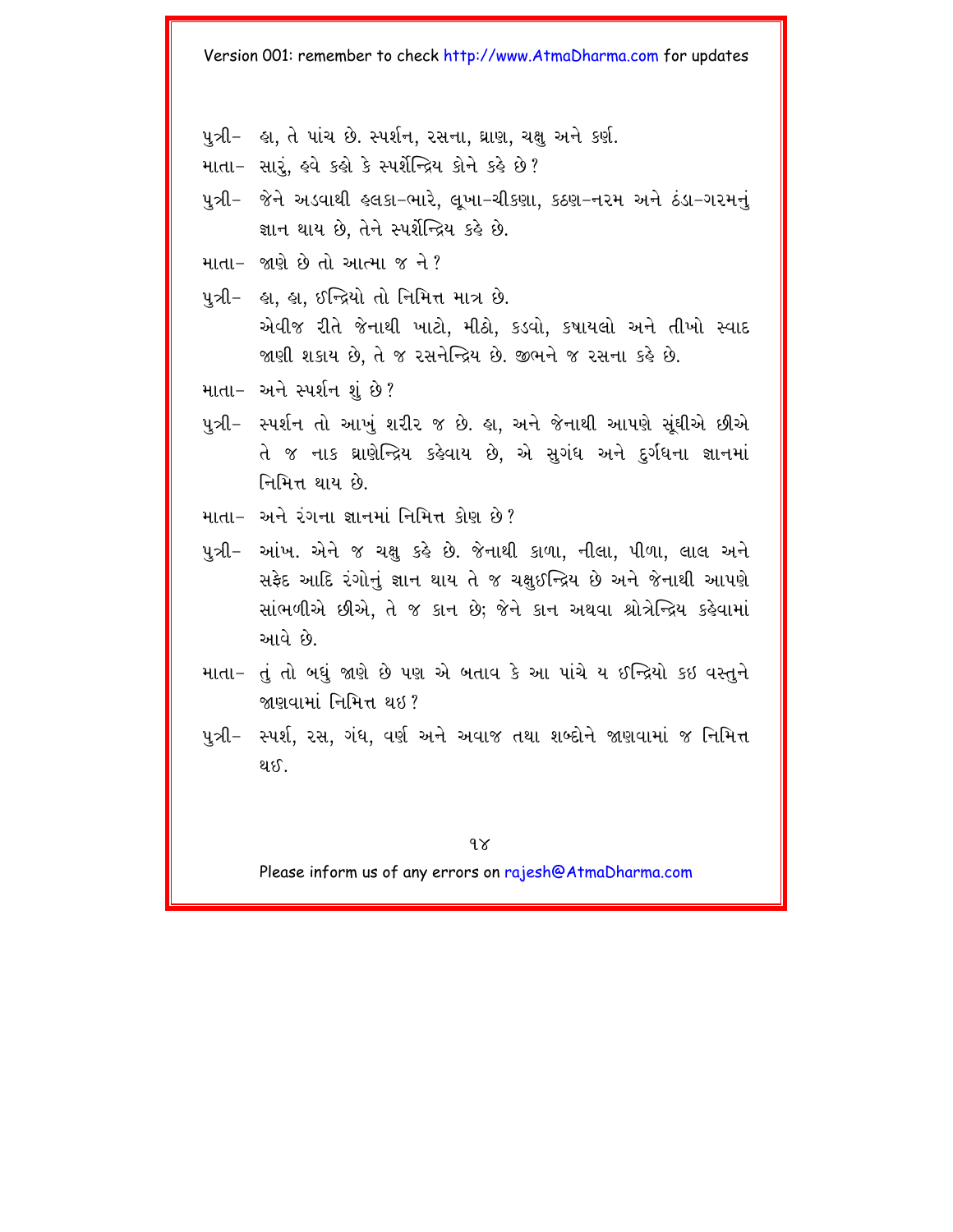- માતા– સ્પર્શ, રસ, ગંધ અને વર્ણ તો પુદગલના ગુણ છે તેથી એના નિમિત્તથી તો માત્ર પુદ્દગલનું જ જ્ઞાન થયું, આત્માનું જ્ઞાન તો થયું નહિ.
- પુત્રી– અવાજ અને શબ્દોનું જ્ઞાન તો થયું ને ?
- માતા- તે પણ પુદ્દગલની જ પર્યાય છે ને? આત્મા તો અમૂર્તિક ચેતન પદાર્થ છે. તેમાં સ્પર્શ, રસ, ગંધ, વર્ણ અને અવાજ, શબ્દ છે જ નહિ. તેથી ઇન્દ્રિયો તેને જાણવામાં નિમિત્ત થઈ શકતી નથી.
- પુત્રી– ુન થાય તો ભલે ન થતી. જેને જાણવામાં નિમિત્ત છે. તે જ બરાબર છે.
- માતા- કેવી રીતે? આત્માનું હિત તો આત્માને જાણવામાં છે. તેથી ઈન્દ્રિયજ્ઞાન પણ તુચ્છ થયું. જેવીરીતે ઈન્દ્રિયસુખ (ભોગ) હેય છે, તેવી રીતે માત્ર ૫૨ને જાણનાર ઈન્દ્રિયજ્ઞાન પણ તુચ્છ છે, તથા આનંદ અને અતીન્દ્રિય જ્ઞાન જ ઉપાદેય છે.

#### **ÝÆ-**

- $9 \overset{\sim}{\infty} \overset{\sim}{\text{sh}} \overset{\sim}{\text{sh}} \overset{\sim}{\text{sh}} \overset{\sim}{\text{sh}}$
- $\overline{Q}$  sift she kala kala kalendar kalendar kalendar karakat karakat da kalendar asas simula kalendar kalendar kalendar ka
- 3. ઈન્દ્રિયો કોને જાણવામાં નિમિત્ત છે?
- $\times$ . શું ઈન્દ્રિયો માત્ર જ્ઞાનમાં નિમિત્ત છે?
- ૫. જો ઈન્દ્રિયો જ્ઞાનમાં માત્ર નિમિત્ત છે તો જાણે છે કોણ ?
- $\epsilon$ . ઈન્દ્રિયજ્ઞાન તુચ્છ કેમ છે?

Please inform us of any errors on rajesh@AtmaDharma.com

 $94$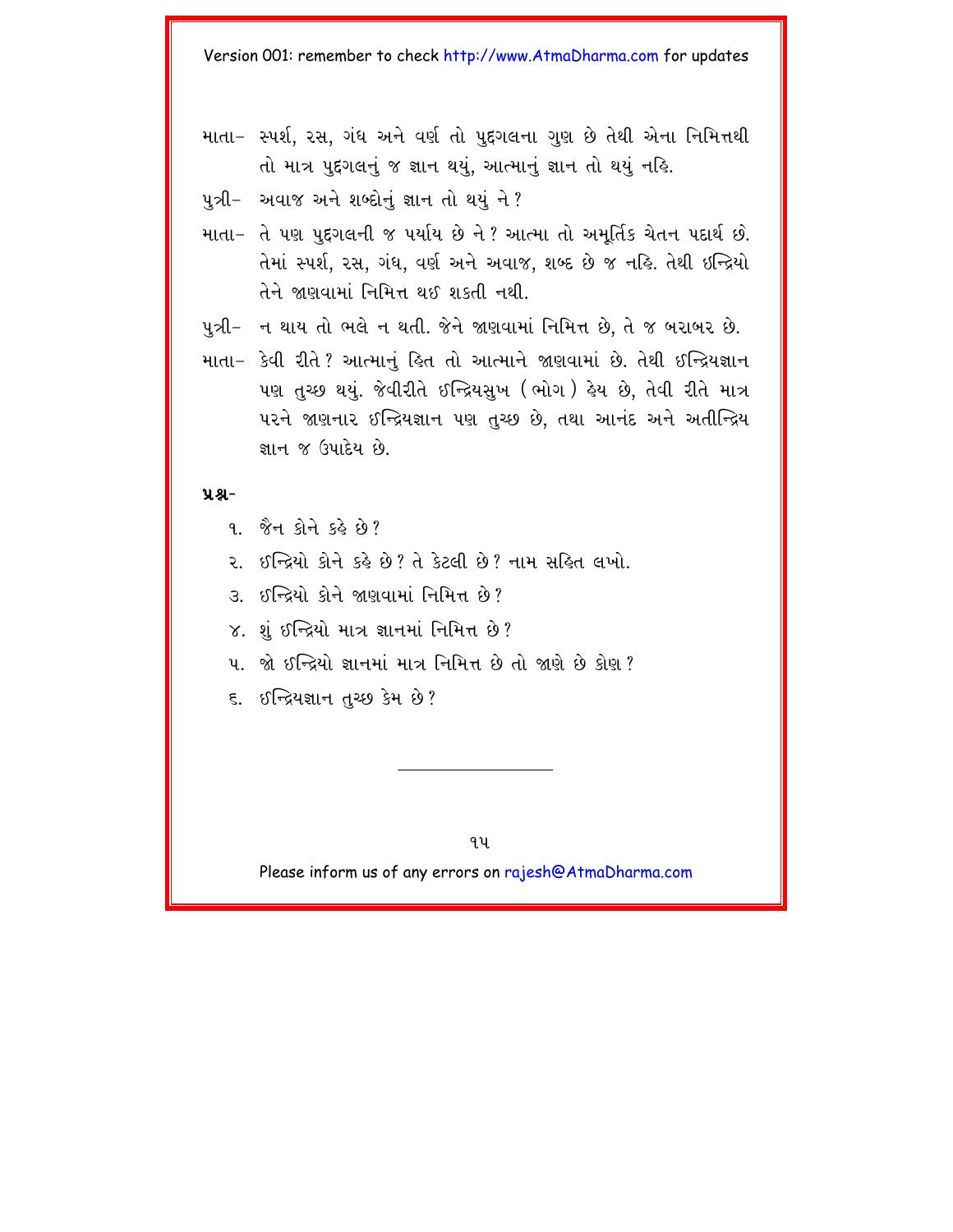#### પાઠમાં આવેલાં સત્રાત્મક સિદ્ધાન્ત વાક્ય.

- ૧. જેણે મોઙ્-રાગ−દ્વેષ અને ઈન્દ્રિયોને જીતી તે જિન છે.
- ર. જિનનો ભક્ત અથવા જિનઆજ્ઞાને માને તે જૈન છે.
- ૩. સંસારી આત્માને જ્ઞાનમાં નિમિત્ત (થનાર ) શરીરનાં ચિહ્ન વિશેષ તે જ *रु*न्दियो *छे*
- ૪. જેને સ્પર્શ કરતાં જ હ્લ્કા-ભારે, લખા-ચીકણા, અને કઠણ-નરમનું જ્ઞાન थाय ते % स्पर्शन हल्दिय हुईयाय છે.
- ૫. જે ખાટા, મીઠા, ખારા, તીખા આદિ સ્વાદને જાણવામાં નિમિત્ત થાય ( છે ) તે જીભ જ રસના ઈન્દ્રિય કહેવાય છે.
- સુગંધ અને દુર્ગંધ જાણવામાં નિમિત્તરૂપ નાક જ ઘ્રાણ ઈન્દ્રિય છે.  $\epsilon$ .
- ૭. રંગોના જ્ઞાનમાં નિમિત્તરૂપ આંખ જ ચક્ષ ઈન્દ્રિય છે.
- ૮. જે અવાજના જ્ઞાનમાં નિમિત્ત થાય. તે જ કર્ણ ઈન્દ્રિય છે.
- ૯. આ ઈન્દ્રિયો માત્ર પુદ્દગલના જ્ઞાનમાં નિમિત્ત છે. આત્મજ્ઞાનમાં નહિ. ૧૦. ઈન્દ્રિયસુખની પેઠે ઈન્દ્રિયજ્ઞાન પણ તુચ્છ છે. અતીન્દ્રિય સુખ અને અતીન્દિય જ્ઞાન જ ઉપાદેય છે.

 $95$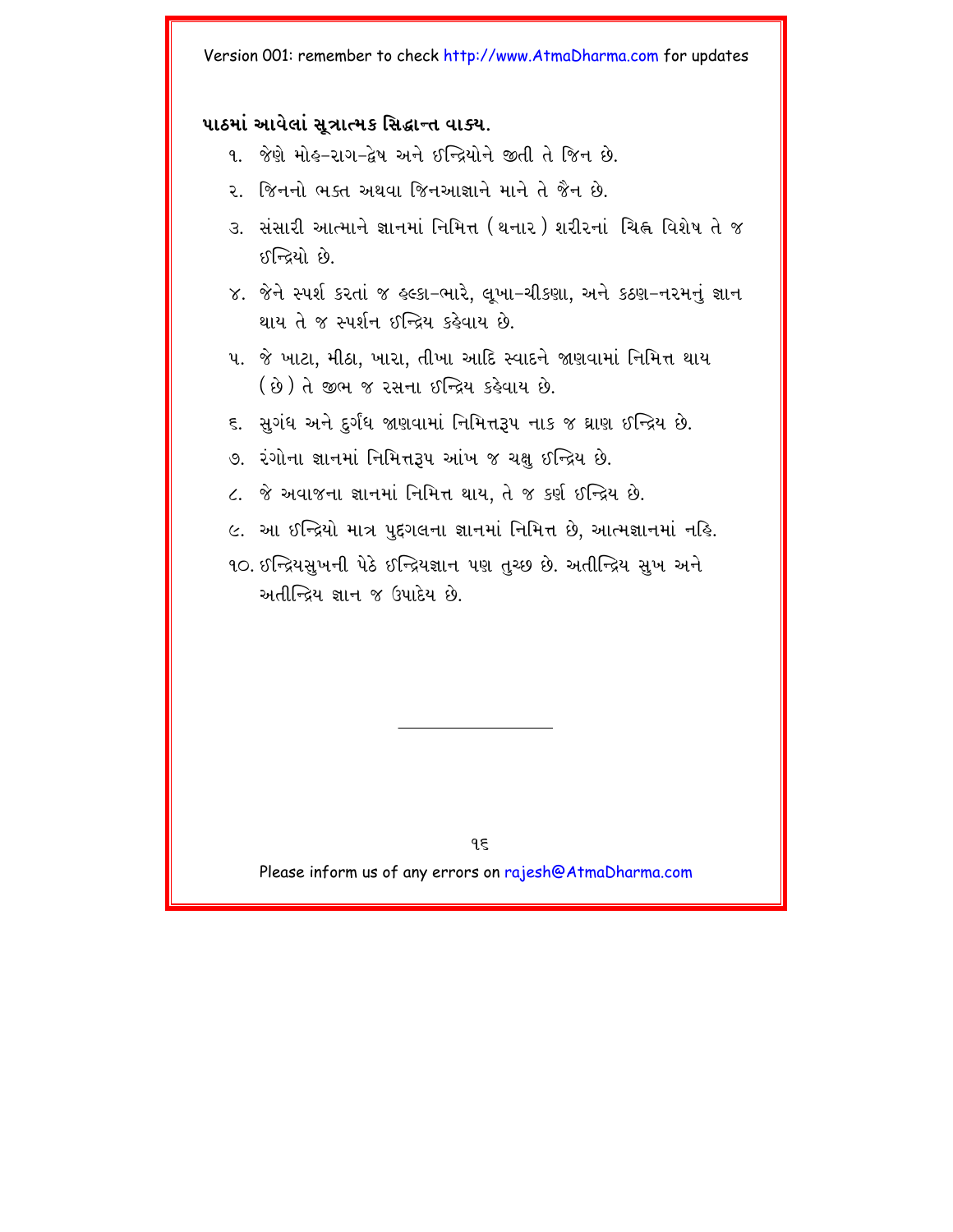# <span id="page-21-0"></span>પાઠ પાંચમો $\Big[$ સદાચાર

( ભક્ષ્યાભક્ષ્ય વિચાર )

- સુબોધ– કેમ ભાઈ પ્રબોધ, ક્યાં જાવ છો ? ચાલો આજે તો ચોકમાં બટાટાનાં ભજીયાં ખાઈએ, ઘણા દિવસોથી ખાધાં નથી.
- પ્રબોધ- ચોકમાં અને બટાટાનાં ભજીયાં ! આપણે કોઈ પણ વસ્તુ બજારમાં ન ખાવી જોઈએ અને બટાટાનાં ભજીયાં શું કાંઇ ખાવાની વસ્તુ છે? યાદ નથી, કાલે ગુરુજીએ કહ્યું હતું કે બટાટા તો અભક્ષ્ય છે?
- સુબોધ- એ અભક્ષ્ય શું વસ્તુ છે. મારી તો સમજણમાં આવતું નથી. પાઠશાળામાં પંડિતજી કહે છે-આ ના ખાવું ને તે ન ખાવું. દવાખાને વૈદરાજ કહે છે-આ ન ખાવું, તે ન ખાવું. આપણને તો કાંઈ પસંદ નથી. જે મનમાં આવે તે ખાવું અને આનંદમાં રહેવું.
- પબોધ- જે ખાવા યોગ્ય તે ભક્ષ્ય અને જે ખાવા યોગ્ય નથી તે અભક્ષ્ય છે. એ જ તો કહે છે કે પોતાનો આત્મા એટલો પવિત્ર બનાવો કે તેમાં અભક્ષ્ય

 $9.9$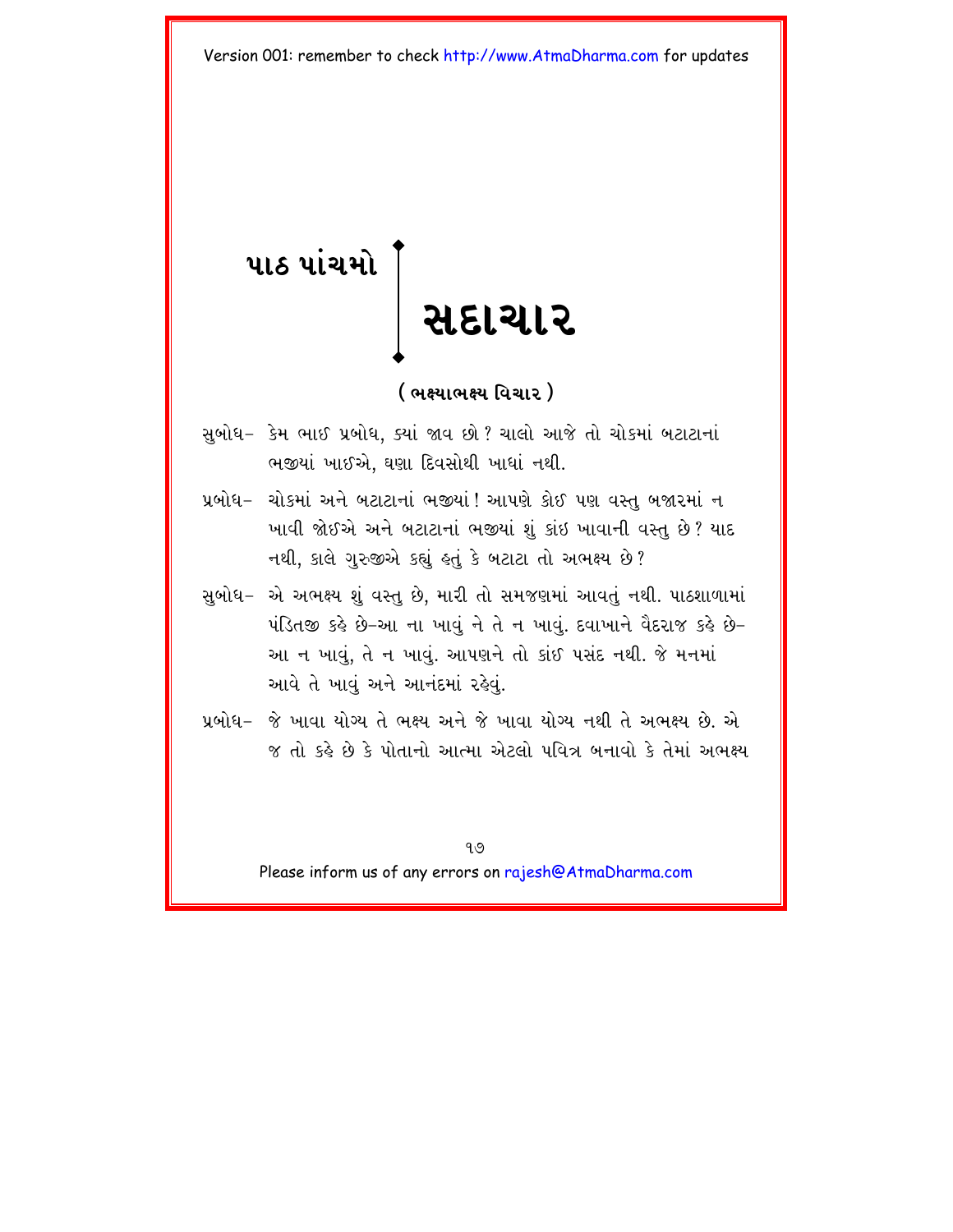ખાવાનો ભાવ (ઈચ્છા) આવે જ નહિ જ્યારે પંડિતજી કહે છે કે અભક્ષ્યનું ભક્ષણ ન કરો ત્યારે તમારા હિતની જ વાત કહે છે કેમ કે અભક્ષ્ય ખાવાથી અને ખાવાના ભાવથી આત્માનું પતન થાય છે.

- સુબોધ- તો કયા પદાર્થો અભક્ષ્ય છે?
- ૫બોધ–ા જે ૫દાર્થી ખાવાથી ત્રસ જીવોનો ઘાત થતો હોય અથવા ઘણા સ્થાવર જીવોનો ઘાત થતો હોય અને જે સારા માણસોને માટે સેવન કરવા યોગ્ય ન હોય. તે બધી વસ્ત અભક્ષ્ય છે. એ અભક્ષ્યોને પાંચ ભાગમાં વહેંચી શકાય છે
- સબોધ- કયા કયા ?
- પ્રબોધ- ૧) ત્રસઘાત \_૩) અનપસેવ્ય
	- ૨) બહુઘાત ૪) નશાકારક ૫) અનિષ્ટકારક

જે પદાર્થો ખાવાથી ત્રસ જીવોનો ઘાત થતો હોય તેને ત્રસઘાત કહે છે. જેમ કે પાંચ ઉદંબર ફળ. ( વડનાં ફળ. પીપળાનાં ફળ. ઉમરડાનાં ફળ, કઠુમર અને અંજીર ) આ પદાર્થોમાં ઘણા ત્રસ જીવોની નિરંતર ઉત્પત્તિ થયા કરે છે અને રહ્યા કરે છે, અને કદી ન ખાવા જોઈએ.

જે પદાર્થો ખાવાથી ઘણા (અનંત ) સ્થાવર જીવોનો ઘાત થતો હોય તેને બહુઘાત કહે છે. બધાં કંદમળ જેવાંકે બટાટાં, ગાજર, શકરિયાં, લસણ, ડુંગળી વગેરે વસ્તુઓમાં અનંત સ્થાવર નિગોદિયા જીવ રહે છે. એને ખાવાથી અનંત જીવોનો ઘાત થાય છે. તેથી એ પણ ન ખાવા જોક્ઽએ..

 $9<sub>6</sub>$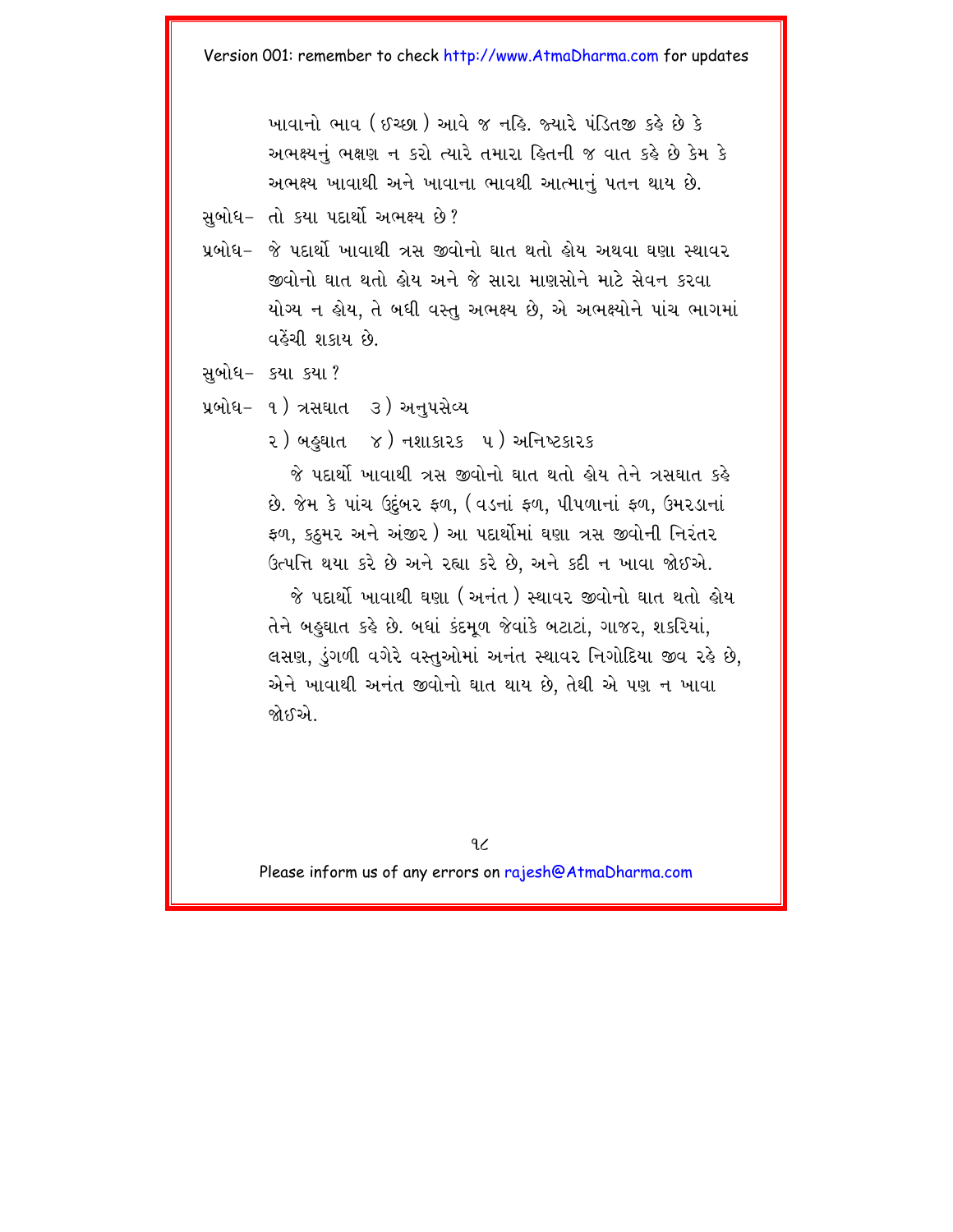સબોધ- અને અનપસેવ્ય?

પ્રબોધ- જેનું સેવન ઉત્તમ પુરૂષો ખરાબ ગણે, તે લોકનિંઘ પદાર્થો જ અનુપસેવ્ય છે. જેમ કે લાળ, મળ-મૂત્ર આદિ પદાર્થો.

> અનુપસેવ્ય પદાર્થોનું સેવન લોકનિંઘ લોવાથી તીવ્ર રાગ વિના થઈ શકતું નથી તેથી તે પણ અભક્ષ્ય છે.

> જે વસ્તુઓ નશો વધારનારી હોય તેને નશાકારક અભક્ષ્ય કહે છે. જેમ કે દારૂ, અફીણ, ભાંગ, ગાંજો તમાકૂ વગેરે. તેથી એનું પણ સેવન ન કરવું જોઈએ.

જેને ખાવાથી શરીરમાં વ્યાધિ ઉત્પન્ન થતી હોય તે અનિષ્ટકારક છે. કારણ કે શરીરમાં વ્યાધિ થતાં આકળતાનું નિમિત્ત છે અને એવી વસ્તુ તીવ્ર રાગભાવ વિના ખાવામાં આવતી નથી તેથી તે અભક્ષ્ય છે.

પ્રબોધ- ઠીક, આજથી હું પણ કોઈ પણ અભક્ષ્ય પદાર્થનો ઉપયોગ નહિ કરું. હું તમારો ઉપકાર માનું છું કે તમે મને અભક્ષ્ય ભક્ષણના મહાપાપથી બચાવી લીધો.

#### $9.8 -$

- १ अભક્ષ્ય કોને કહે છે? તે કેટલા પ્રકારનો હોય છે?
- ૨. અનુપસેવ્યનો અર્થશું સમજો છો ? તેના સેવનથી હિંસા કેવી રીતે થાય  $69.2$
- ૩. કોઈપણ ચાર બહુઘાતનાં નામ ગણાવો.
- ૪. નશાકારક અભક્ષ્યનો અર્થશું સમજો છો?

 $9<sub>2</sub>$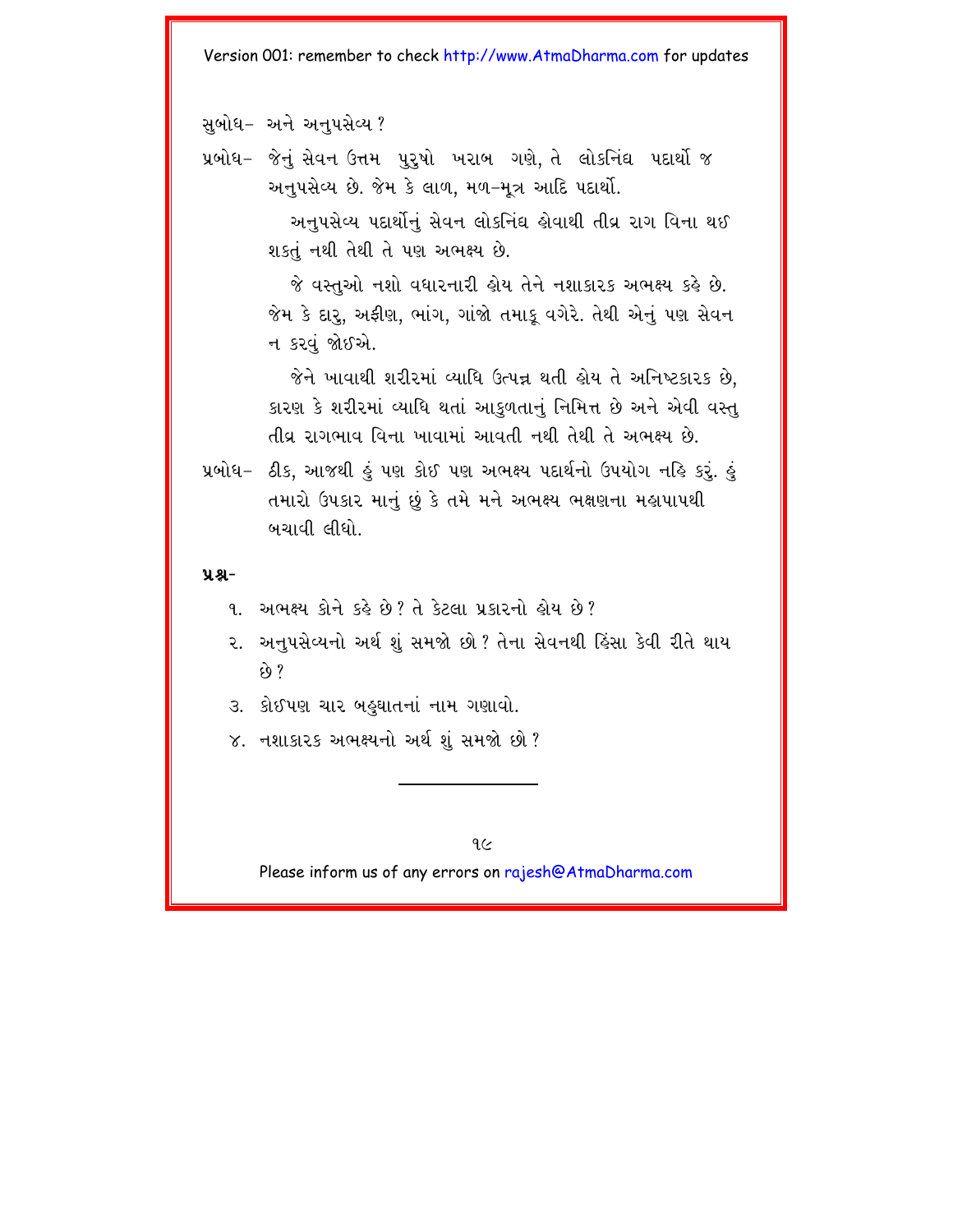<span id="page-24-0"></span>પાઠ છક્રો દ્રવ્ય ગુણ પર્યાય

- વિદ્યાર્થી- ગુરુજી, આજે છાપામાં વાચ્યું કરતં કે કરવ આ અણબોમ્બ બની ગયા છે કે જો લડાઈ થાય તો વિશ્વનો નાશ થઈ જાય.
- શિક્ષક- શું વિશ્વનો પણ કદી નાશ થઈ શકે ખરો? વિશ્વ તો છ દ્રવ્યોના સમુહને કહે છે અને દ્રવ્યનો કદી નાશ થતો નથી, માત્ર પર્યાય બદલે છે.
- વિદ્યાર્થી- વિશ્વ તો દ્રવ્યોના સમૂહને કહે છે અને દ્રવ્ય ?
- શિક્ષક- ગુણોના સમૂહને દ્રવ્ય કહે છે.
- વિદ્યાર્થી- મંદિરજીમાં સૂત્રજીના પ્રવચનમાં તો સાંભળ્યું હતું કે દ્રવ્ય, ગુણ અને पर्यायवाण डोय છे. (गण पयर्यवद द्रव्यम)
- શિક્ષક- બરાબર તો છે, ગુણોમાં સમયે સમયે થતા પરિવર્તનને જ પર્યાય કહે છે. તેથી દ્રવ્યને ગુણોનો સમુક કર્કવામાં પર્યાયો આવી જ જાય છે.
- વિદ્યાર્થી- ગુણોના પરિણમનને પર્યાય કહે છે. એ તો સમજ્યો પણ ગુણ કોને કહે  $60.7$
- શિક્ષક− જે દ્રવ્યના સંપર્ણ ભાગમાં (પ્રદેશોમાં) અને તેની સંપર્ણ અવસ્થાઓ ( પર્યાયો) માં રહે છે તેને ગુણ કહે છે. જેમ કે જ્ઞાન આત્માનો ગુણ છે, તે આત્માના સમસ્ત પ્રદેશોમાં તથા નિગોદથી માંડીને મોક્ષ સુધીની બધી હાલતોમાં હોય છે: તેથી આત્માને જ્ઞાનમય કહેવામાં આવે છે.
- વિદ્યાર્થી- આત્મામાં એવા કેટલા ગુણો છે?
- શિક્ષક- આત્મામાં જ્ઞાન જેવા અનંત ગુણો છે, આત્મામાં જ શું, બધા દ્રવ્યોમાં, દરેકમાં. પોતપોતાના જદા-જદા અનંત ગણો છે.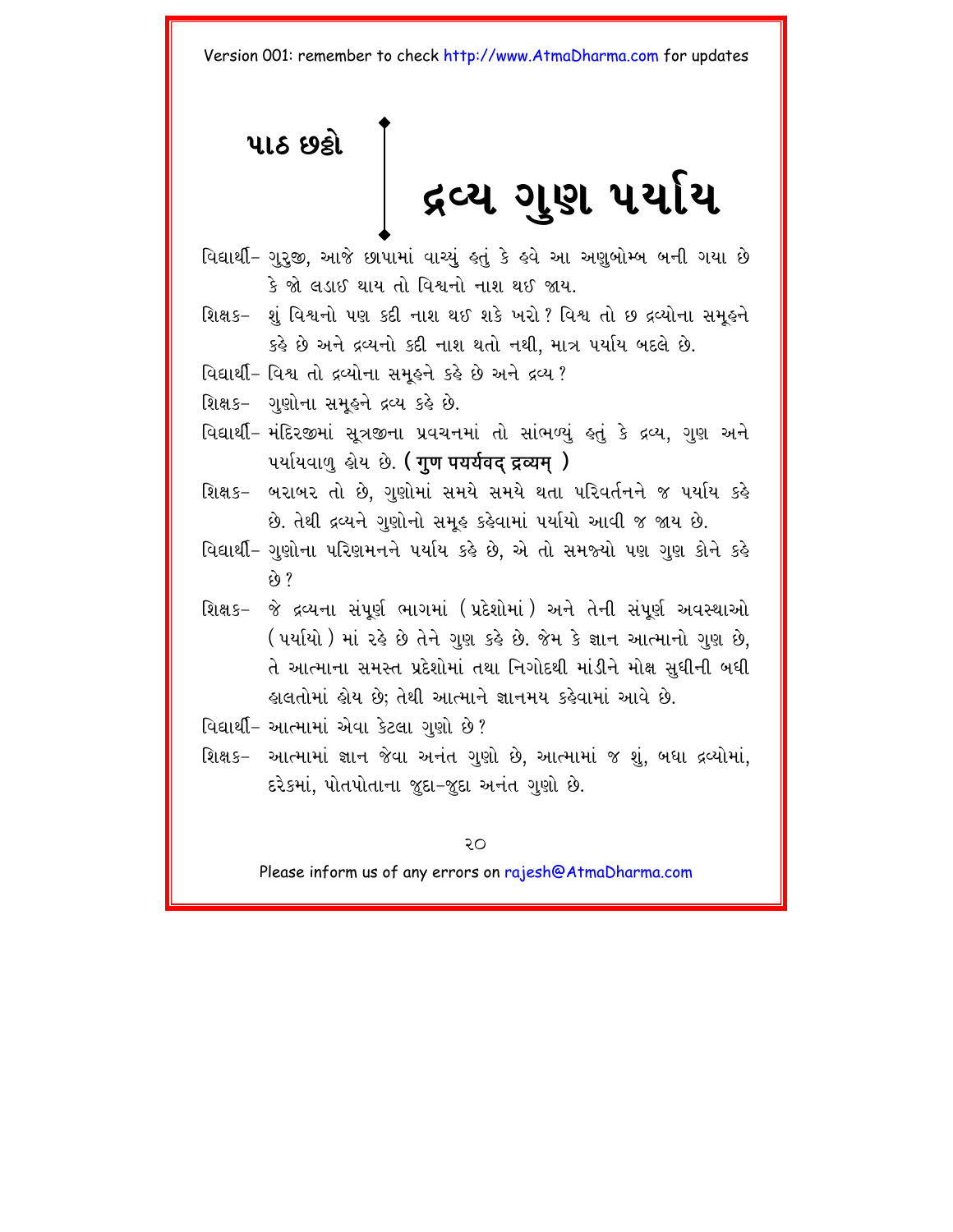વિદ્યાર્થી- તો આપણો આત્મા અનંત ગણોનો ભંડાર છે?

- શિક્ષક– ભંડાર શું ? એવું થોડું જ છે કે આત્મા જુદો છે અને ગુણો તેમાં ભર્યા છે, કે જેથી તેને ગુણોનો ભંડાર કહીએ. તે તો ગુણમય જ છે, તે તો ગણોનો અખંડ પિંડ છે.
- વિદ્યાર્થી- તે અનંત ગુણ કયા-કયા છે?
- શિક્ષક- શંવાત કરો છો? અનંત પણ ગણાવી કે બતાવી શકાય?
- વિદ્યાર્થી– કાંઈક તો બતાવો ?
- શિક્ષક– ગુણ બે પ્રકારના છે. સામાન્ય ગુણ અને વિશેષ ગુણ.

જે ગુણો બધાં દ્રવ્યોમાં રહે છે તેમને સામાન્ય ગુણ કહે છે અને જે બધાં દ્રવ્યોમાં ન રહેતા પોતપોતાના દ્રવ્યમાં જ હોય તેને વિશેષ ગુણ કહે છે. જેમ કે અસ્તિત્વ ગુણ બધાં દ્રવ્યમાં હોય છે, તેથી તે સામાન્ય ગુણ થયો અને જ્ઞાન ગુણ માત્ર આત્મામાં જ હોય છે, તેથી જીવ દ્રવ્યનો તે વિશેષ ગણ થયો.

- વિદ્યાર્થી- સામાન્ય ગુણ કેટલા હોય છે?
- શિક્ષક– અનેક, પણ તેમાં છ મખ્ય છે–અસ્તિત્વ, વસ્તત્વ, દ્રવ્યત્વ, પ્રમેયત્વ, અગુરુલઘુત્વ અને પ્રદેશત્વ.

 $\hat{\alpha}$  શક્તિના કારણે દ્રવ્યનો કદી પણ અભાવ (નાશ) ન થાય તેને અસ્તિત્વ ગુણ કહે છે. પ્રત્યેક દ્રવ્યમાં અસ્તિત્વ ગુણ છે, તેથી તે પ્રત્યેક દ્રવ્યની સત્તા પોતાથી જ છે. તેને કોઈએ બનાવ્યું નથી અને ન કોઈ એનો નાશ કરી શકે છે કેમ કે તે અનાદિ અનંત છે.

આ જ અસ્તિત્વ ગુણની અપેક્ષાએ તો દ્રવ્યનું લક્ષણ 'સત ' કહેવામાં આવે છે. ( **" सतद्रव्यलक्षणम ")** અને સતનો કદી વિનાશ થતો નથી. તથા અસતની કદી ઉત્પત્તિ થતી નથી. માત્ર પર્યાય બદલે છે.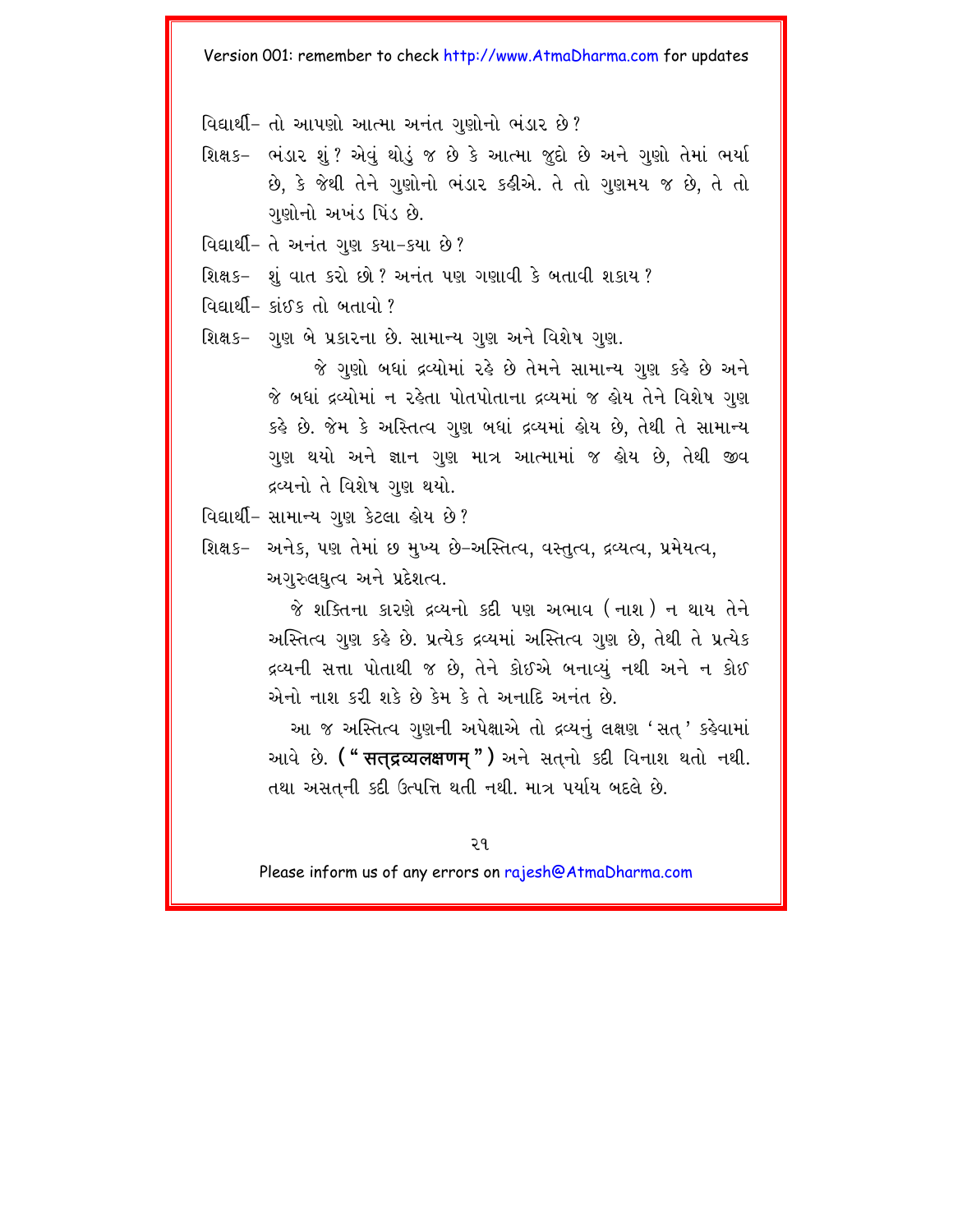વિદ્યાર્થી- અને વસ્તત્વ...?

શિક્ષક– જે શક્તિના કારણે દ્રવ્યમાં અર્થક્રિયા (પ્રયોજનભૂત ક્રિયા) થાય, તેને વસ્તત્વ ગુણ કહે છે. વસ્તત્વગુણની મુખ્યતાથી જ દ્રવ્યને વસ્તુ કહે છે. કોઈ પણ વસ્તુ લોકમાં પરના પ્રયોજન માટે નથી, પણ દરેક વસ્તુ પોતપોતાના પ્રયોજનથી યુક્ત છે કેમકે તેમાં વસ્તૃત્વ ગુણ છે.

વિદ્યાર્થી- દ્રવ્યત્વ ગણ કોને કહે છે?

- શિક્ષક– જે શક્તિના કારણે દ્રવ્યની અવસ્થા નિરંતર બદલતી રહે તેને દ્રવ્યત્વ ગુણ કહે છે. દ્રવ્યત્વ ગુણની મુખ્યતાથી વસ્તુને દ્રવ્ય કહે છે. એક દ્રવ્યમાં પરિવર્તનનું કારણ કોઈ બીજું દ્રવ્ય નથી કેમકે તેમાં દ્રવ્યત્વ ગુણ છે, તેથી તેનં પરિણામ થવામાં પરની અપેક્ષા નથી.
- વિદ્યાર્થી- આ ત્રણ ગુણોમાં તજ્ઞવત શું થયો ?
- શિક્ષક– અસ્તિત્વ ગણ તો માત્ર 'છે' પણં બતાવે છે. વસ્તત્વ ગણ 'નિરર્થક નથી 'એમ બતાવે છે અને દ્રવ્યત્વ ગુણ 'નિરંતર પરિણમનશીલ છે' એમ બતાવે છે.
- વિદ્યાર્થી- પ્રમેયત્વ ગણ કોને કહે છે?
- શિક્ષક– જે શક્તિના કારણે દ્રવ્ય કોઈને કોઈ જ્ઞાનનો વિષય હોય તેને પ્રમેયત્વ ગણ કહે છે.
- વિદ્યાર્થી- ઘણીયે વસ્તુઓ અત્યંત સુક્ષ્મ હોય છે તેથી તે સમજવામાં આવતી નથી કેમકે તે દેખાતી જ નથી. જેમકે આપણો આત્મા જ છે, તેને કેવી રીતે જાણવો: તે તો દેખાતો જ નથી ?

22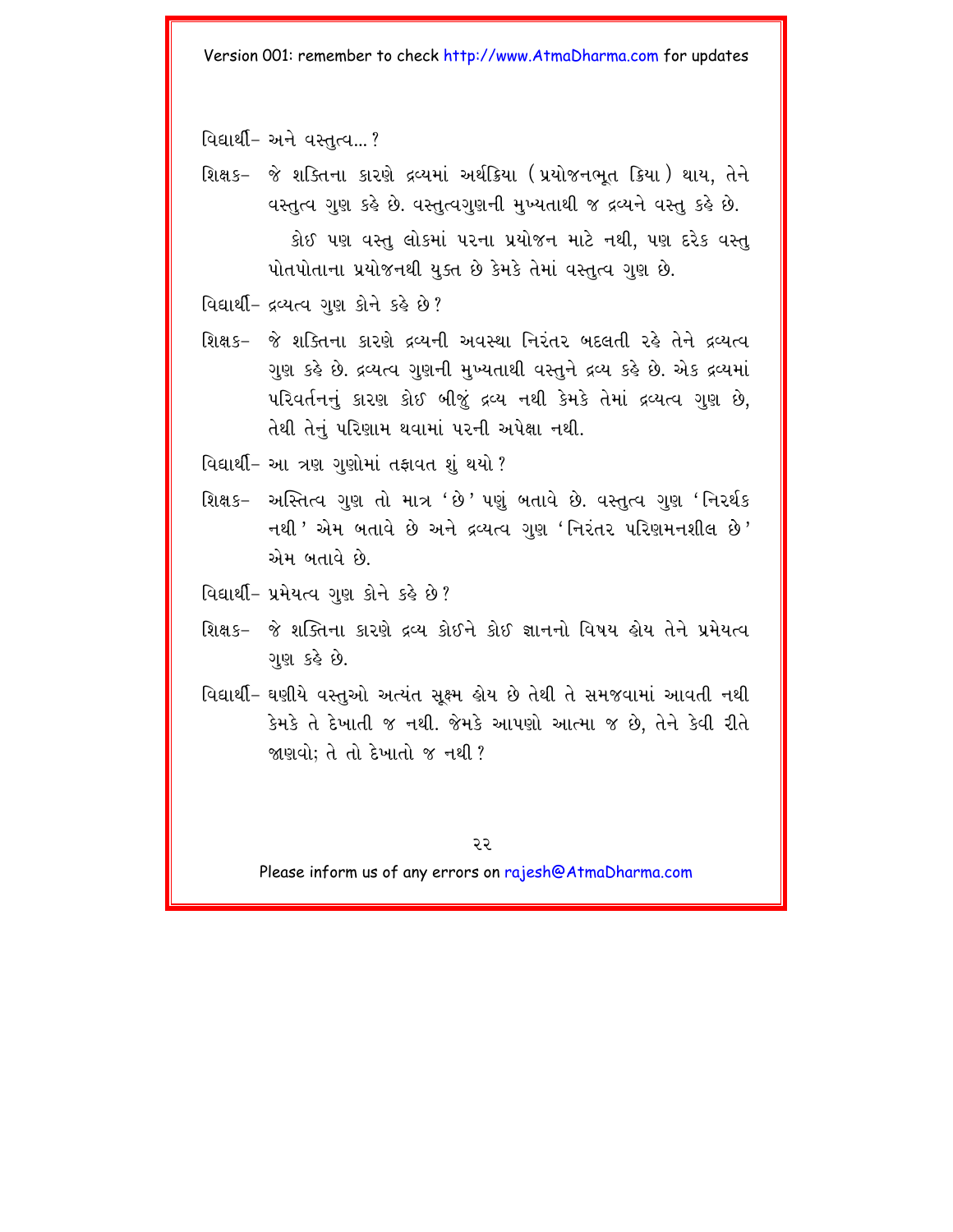- શિક્ષક- ભાઈ, પ્રત્યેક દ્રવ્યમાં એવી શક્તિ છે કે તે અવશ્ય જાણી શકાય છે. એ વાત જુદી છે કે તે ઈન્દ્રિયજ્ઞાન વડે ૫કડવામાં ન આવે. એ તો આપણા જ્ઞાનની ખામીને લીધે છે. જેમનું જ્ઞાન પૂર્ણ વિકાસ પામ્યું છે તેમના જ્ઞાન (કેવળજ્ઞાન) માં બધું જ આવી જાય છે. અને અન્ય જ્ઞાનોમાં પોતપોતાની યોગ્યતાનુસાર આવી જાય છે. તથા જગતનો કોઈ પણ પદાર્થ અજ્ઞાત રહે એમ બની શકતું નથી.
- વિદ્યાર્થી- અગુરુલઘુત્વ ગુણ કોને કહે છે?
- શિક્ષક– જે શક્તિના કારણે દ્રવ્યમાં દ્રવ્યપણું કાયમ રહે છે અર્થાત એક દ્રવ્ય બીજા દ્રવ્યરૂપ થઈ જતું નથી, એક ગુણ બીજા ગુણરૂપ થતો નથી દ્રવ્યમાં રહેલા અનંત ગુણો વિખરાઈને અલગ-અલગ થઈ જતા નથી, તેને અગુરુલઘુત્વ ગુણ કહે છે.
- વિદ્યાર્થી- અને પ્રદેશત્વ $?$
- શિક્ષક- જે શક્તિના કારણે દ્રવ્યનો કોઈને કોઈ આકાર અવશ્ય લેય છે તેને પ્રદેશત્વ ગુણ કહે છે.
- વિદ્યાર્થી- સામાન્ય ગુણ (વિષે ) તો સમજી ગયો પણ ( હવે ) વિશેષ ગુણ વધારે સમજાવો.
- શિક્ષક- કહ્યું હતું ને કે બધાં દ્રવ્યોમાં ન રહેતાં પોતપોતાના દ્રવ્યોમાં જ રહે છે તે વિશેષ ગુણ છે. જેમ કે જીવનાં જ્ઞાન, દર્શન, ચારિત્ર, સુખ આદિ. પુદ્દગલમાં સ્પર્શ, રસ, ગંધ, વર્ણ આદિ.

 $53$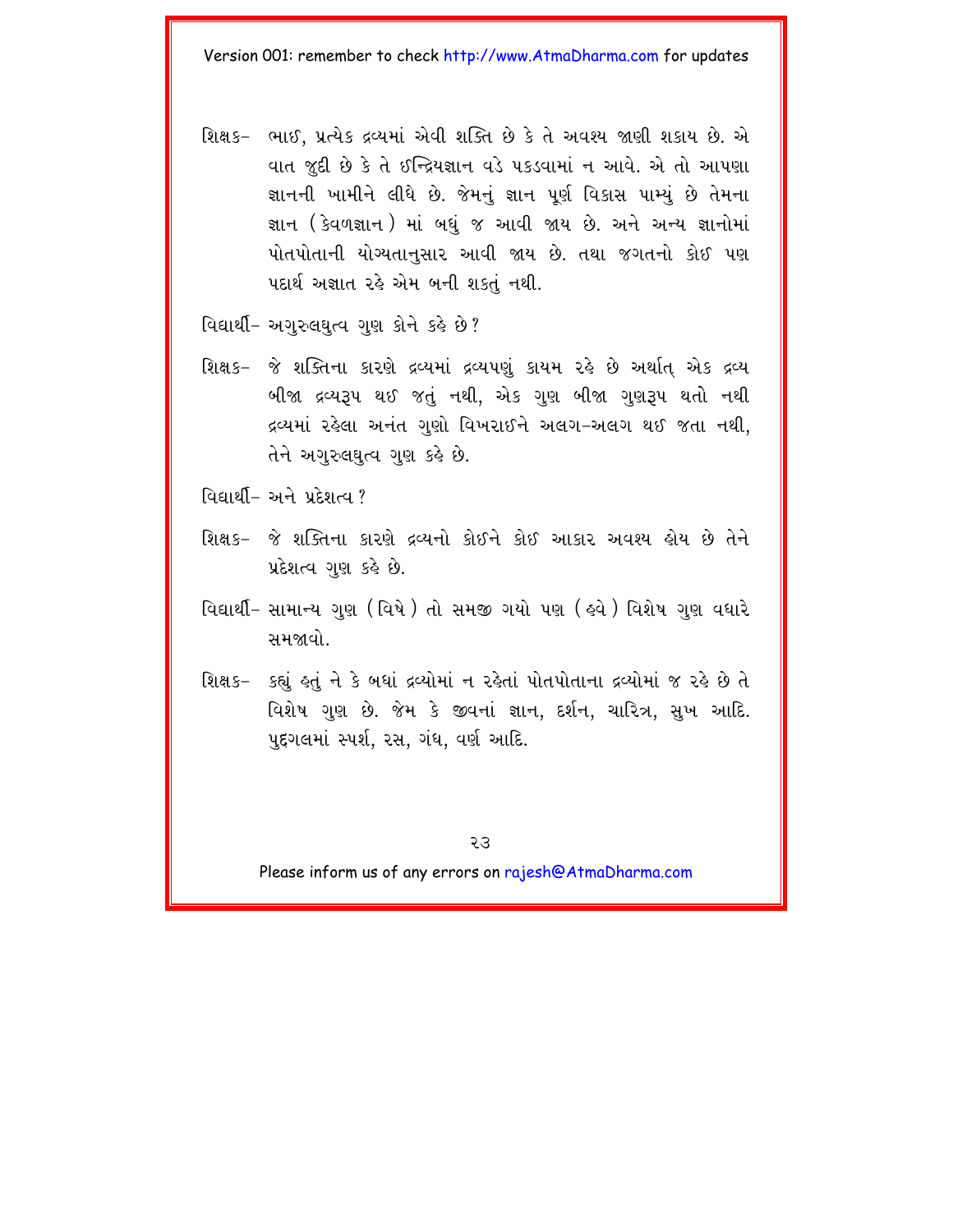વિદ્યાર્થી- દ્રવ્ય. ગણ. પર્યાયને જાણવાથી લાભ શું છે?

શિક્ષક- હું અને તમે પણ જીવ દ્રવ્ય છીએ, અને દ્રવ્ય ગુણોનો પિંડ હોય છે તેથી આપણે પણ ગુણોના પિંડ છીએ. એમ જ્ઞાન થતાં "આપણે દીન, ગુણહીન છીએ " એવી ભાવના નીકળી જાય છે, તથા મારામાં અસ્તિત્વ ગુણ છે તેથી મારો કોઈ નાશ કરી શકતું નથી, એવું જ્ઞાન થવાથી અનંત નિર્ભયતા આવી જાય છે.

> જ્ઞાન આપણો ગણ છે તેનો કદી નાશ થતો નથી. અજ્ઞાન અને રાગ-દ્વેષ વગેરે સ્વભાવથી વિપરીત ભાવ (વિકારી પર્યાય) છે, તેથી આત્માના આશ્રયે તેનો અભાવ થઈ જાય છે.

#### **ÝÆ-**

- $9.$   $624$   $81 + 88$   $89$ ?
- ૨. ગુણ કોને કહે છે? તે કેટલા પ્રકારના છે?
- 3. સામાન્ય ગુણ કોને કહે છે? તે કેટલા છે? દરેકની પરિભાષા લખો.
- ૪. વિશેષ ગુણ કોને કહે છે? જીવ અને પુદ્દગલના વિશેષ ગુણ બતાવો.
- <u>પ. પર્યાય કોને કહે છે?</u>
- ૬. દ્રવ્ય-ગુણ-પર્યાયને સમજવાથી શું લાભ છે?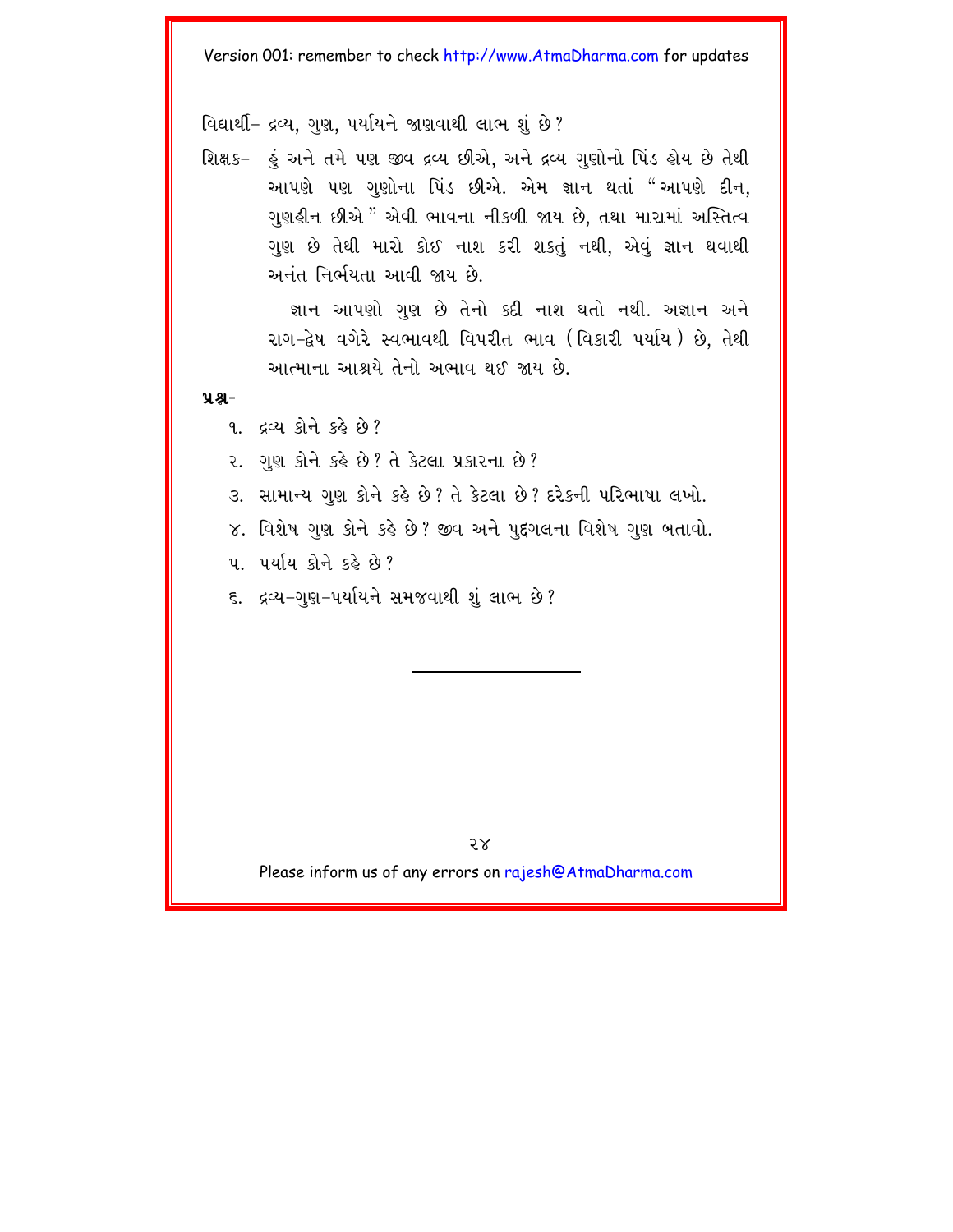### <span id="page-29-0"></span>**415 સાતમો**

# <mark>ભગવાન</mark> <u>નેમિનાથ</u>

- બહેન- ભાઈ ! મેં સાંભળ્યં છે કે નેમિનાથ ભગવાન પોતાની પત્ની રાજલને તરફડતી છોડીને ચાલ્યા ગયા હતા.
- ભાઈ− નેમિનાથ ભગવાન તો બાળબ્રહ્મચારી ઙતા. તેમણે તો લગ્ન જ કર્યા નહોતા તેથી પત્નીને છોડીને જવાનો પ્રશ્ન જ ઊઠતો નથી.
- $b^2$  બહેન– તો પછી લોકો એમ શા માટે કહે છે?
- ભાઈ– વાત એમ છે કે નેમિકમાર જ્યારે રાજકમાર હતા ત્યારે તેમનું સગપણ જનાગઢના રાજા ઉગ્રસેનની પુત્રી રાજુલ (રાજમતિ ) સાથે થઈ ગયું હતું. પણ જ્યારે નેમિકુમારની જાન જતી હતી ત્યારે મરણ-સન્મુખ નિર્દોષ, મંગા પશુઓને જોઈને સંસારનું સ્વાર્થીપણું અને ક્રરપણું ખ્યાલમાં આવતાં જ, તેમને સંસાર અને ભોગો પ્રત્યે વૈરાગ્ય થઈ ગયો હતો. તેઓ આત્મજ્ઞાની તો હતા જ. તેથી તે જ વખતે સમસ્ત બાહ્ય પરિગ્રહ. માતા પિતા. ધન–ધાન્ય. રાજય આદિ તથા અંતરંગ પરિગ્રઙ રાગ–દ્વેષનો ત્યાગ કરીને નગ્ન દિગંબર સાધુ થઈ ગયા હતા. જાન છોડીને ગિરનાર તરફ ચાલ્યા ગયા હતા.

તેથી જ લોકો કહે છે કે તેઓ પત્ની રાજુલને છોડી ગયા.

 $2y$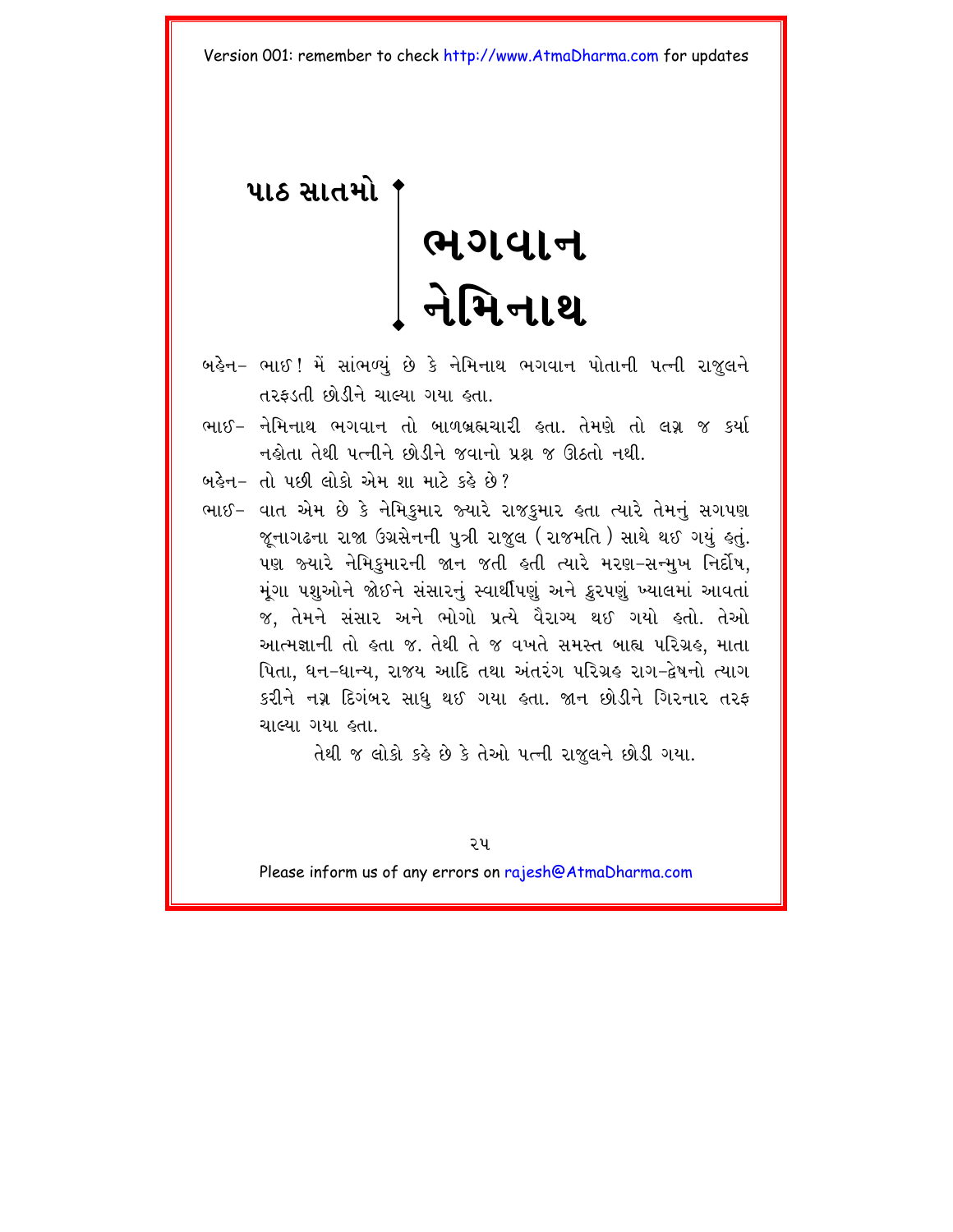બહેન- જો નેમિનાથ ચાલ્યા ગયા તો પછી...રાજલનાં લગ્ન....?

- ભાઈ- ના બેન, રાજાુલા પણ તત્ત્વપ્રેમી રાજકુમારી હતી. ઉપરોક્ત ઘટનાનું નિમિત્ત પામીને રાજલનો આત્મા પણ વૈરાગ્ય પામ્યો. તેમના પિતાજીએ તેમને બહુ સમજાવ્યાં પણ તેઓ ફરીવાર લગ્ન કરવાને રાજી ન થયાં.
- બહેન- એ તો બહુ ખોટું થયું.
- ભાઈ- ખોટ શું થયું ! રાગમાંથી વૈરાગ્ય તરફ જવું એ શું ખોટું છે ?
- બહેન- તો શું તેઓ પછી આખી જિંદગી પિતાજીને ઘેર જ રહ્યા ?
- ભાઈ- ના, બેન! પુત્રી આખી જિંદગી પિતાજીને ત્યાં રહેતી નથી, તેમને તો વૈરાગ્ય થઇ ગયો હતો ને? તેમણે ભોગોની અસારતાનો અનભવ કર્યો અને જ્ઞાનાનંદસ્વભાવી. રાગ-દ્વેષ3૫ વિકારથી રહિત આત્માનો અનુભવ કર્યો અને અર્જિકાનું વ્રત લઇને આત્માસાધનામાં લીન થઇ ગયાં.
- બહેન- એ નેમિનાથ કોણ હતા ?
- ભાઈ- શૌરીપુરના રાજા સમુદ્રવિજયના રાજકુમાર લ્તા, શ્રીકૃષ્ણના પિતરાઈ ભાઈ હતા. એમની માતાનું નામ શિવાદેવી હતું. એ બાવીસમાં તીર્થકર હતા. અન્ય તીર્થકરોની જેમ એમનો પણ જન્મકલ્યાણક ખબ જ ઉત્સાહથી ઉજવવામાં આવ્યો હતો

આત્મબળ સાથે તેમનું શરીર-બળ પણ અતુલ્ય કતું. તેમણે રાજ્યકાર્ય અને વિષયભોગને પોતાનું કાર્યક્ષેત્ર ન બનાવતાં ગિરનારની ગુફાઓમાં શાન્તિથી આત્મસાધના કરવી તેને જ પોતાનું ધ્યેય બનાવ્યું. તેમણે સમસ્ત જગતમાંથી પોતાના ઉપયોગને હઠાવીને એકમાત્ર જ્ઞાનાનંદ-સ્વભાવી પોતાના આત્મામાં જોડયો. તેઓ પહેલેથી આત્મજ્ઞાની તો હતા. જ. આત્મસ્થિરતારૂપ ચારિત્રની શ્રેણીમાં આગળ વધીને. દીક્ષા લીધા પછી ૫૬ દિવસે, આત્મ-સાધનાની ચરમ પરિણતિ એવી ક્ષપકશ્રેણીમાં આરોલ્ણ કરીને તેમણે કેવળજ્ઞાન (પર્ણજ્ઞાન) પ્રાપ્ત કરી લીધં. ત્યાર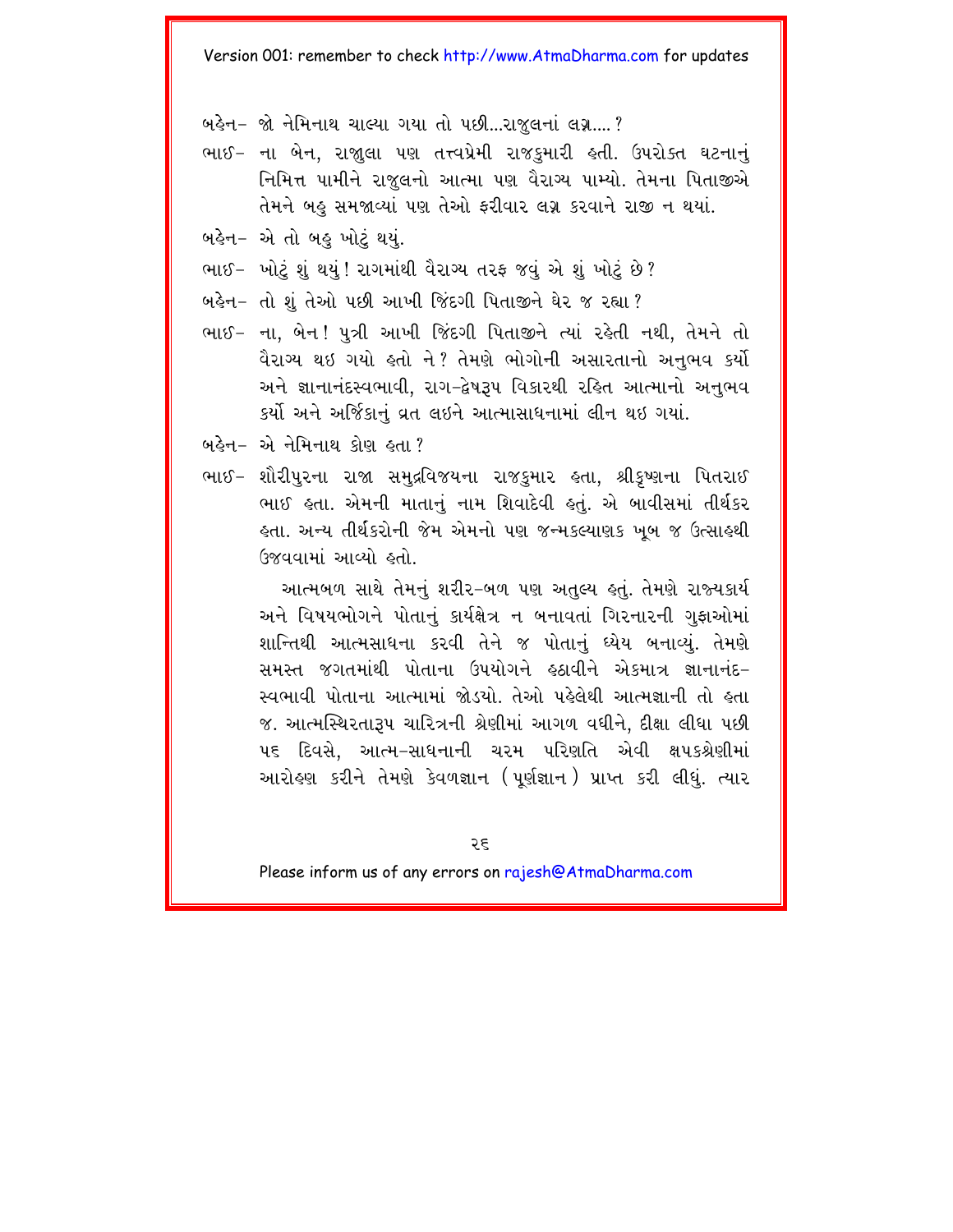પછી લગભગ સાતસો વર્ષ સધી સતત સમવસરણ સહિત આખા ભારતમાં તેમનો વિહાર થતો રહ્યો અને તેમની દિવ્ય ધ્વનિ દ્વારા તત્ત્વનો પચાર થતો રહ્યો

અંતે ગિરનાર પર્વત ઉપરથી જ એક હજાર વર્ષનું આયુષ્ય પુરૃં કરીને તેઓ મુક્તિ પામ્યા.

બહેન- તો ગિરનારજી 'સિદ્ધક્ષેત્ર' તેથી જ કહેવાયં હશે ?

તપોભુમિ પણ છે. રાજુલે પણ ત્યાં જ તપશ્ચર્યા કરી હતી અને શ્રીકૃષ્ણના પુત્ર પ્રદ્યુમ્નકુમાર તથા શમ્બુકુમાર પણ ત્યાંથી જ મોક્ષ પામ્યા હતા.

જૈન સમાજમાં શિખરજી પછી ગિરનાર સિદ્ધક્ષેત્રનું સૌથી મહત્ત્વપૂર્ણ સ્થાન છે.

 $9.8 -$ 

- १ नेमिनाथ ભગવાનનો સંક્ષિપ્ત પરિચય આપો
- ૨. નેમિનાથ ભગવાનની તપોભુમિ અને નિર્વાણ-ભુમિનો પરિચય આપો.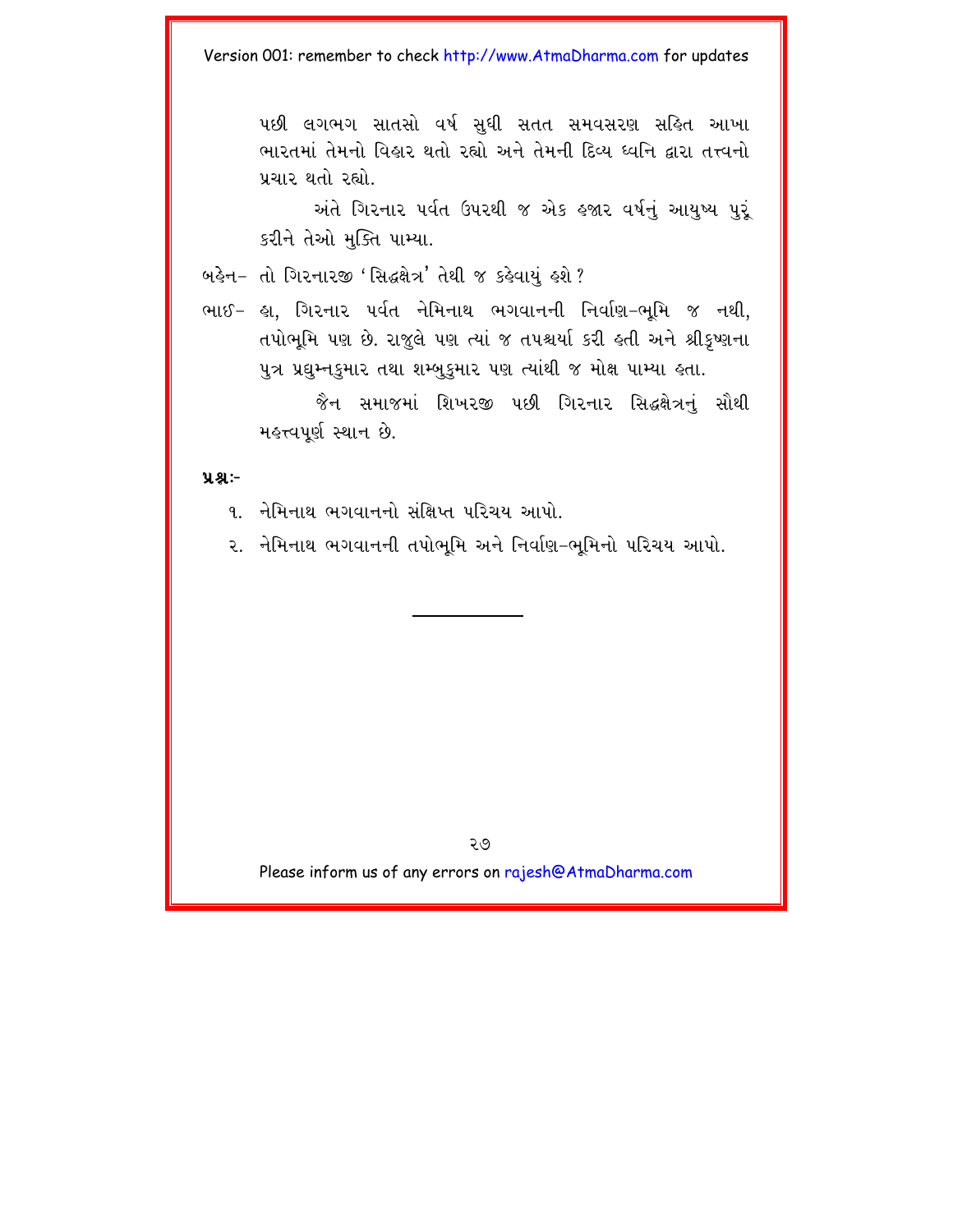# <span id="page-32-0"></span>પાઠ આઠમો∫

# જિનવાણી-સ્તુતિ

વીર હિમાચલતૈં નિકસી, ગુરુ ગૌતમકે મુખ કુંડ ઢરી હૈ; મોહ મહાચલ ભેદ ચલી, જગકી જડતાતપ દૂર કરી હૈ. જ્ઞાન પયોનિધિ માંહિ રલી, બહુ ભંગ તરંગનિસોં ઉછરી હૈ; તા શુચિ શારદ ગંગ નદી પ્રતિ,મૈં અંજુલિ કર શીશ ધરી હૈ. ૧. યા જગમંદિરમેં અનિવાર, અજ્ઞાન અંધેર છયો અતિ ભારી; શ્રી જિનકી ધુનિ દીપશિખાસમ, જો નહિં હોત પ્રકાશન-હરી. તો કિસ ભાંતિ પદારથ, પાંતિ, કહાં લહતે રહતે અવિચારી: યા વિધિ સંત કહે ધનિ હૈ, ધનિર્હૈ જિન વૈન બડે ઉપકારી. ૨.

આ જિનવાણીની સ્તુતિ છે. એમાં દીપશિખાની જેમ અજ્ઞાન–અંધકારનો નાશ કરનાર પવિત્ર જિનવાણી–રૂપ ગંગાને નમસ્કાર કરવામાં આવ્યા છે.

જિનવાણી અર્થાત્ જિનેન્દ્ર ભગવાને આપેલો તત્ત્વનો ઉપદેશ તેમના દ્વારા બતાવવામાં આવેલો મોક્ષનો માર્ગ